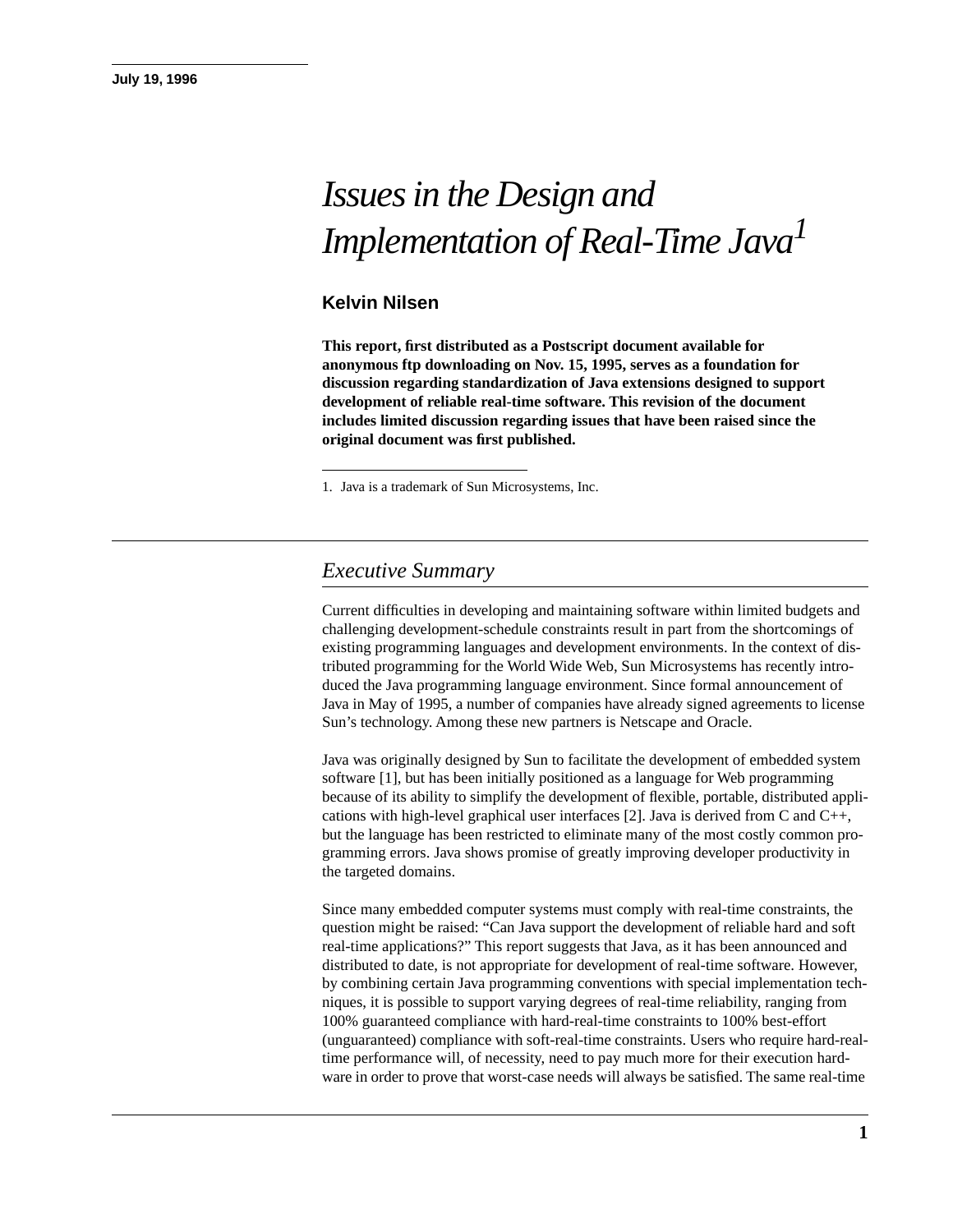|                          | software that has been designed to run with 100% reliability on special Real-Time Java<br>virtual machines will run reasonably well on less expensive Java virtual machines that<br>are not capable of guaranteeing compliance with hard-real-time constraints. The bene-<br>fits of a Real-Time Java standard include lower development and maintenance costs,<br>quicker time to market, increased portability, enhanced network connectivity, improved<br>reliability, and increased functionality of real-time systems.                                                                                                                                                                                                                                                                                                                                                                                                                                                 |
|--------------------------|-----------------------------------------------------------------------------------------------------------------------------------------------------------------------------------------------------------------------------------------------------------------------------------------------------------------------------------------------------------------------------------------------------------------------------------------------------------------------------------------------------------------------------------------------------------------------------------------------------------------------------------------------------------------------------------------------------------------------------------------------------------------------------------------------------------------------------------------------------------------------------------------------------------------------------------------------------------------------------|
|                          | One of the most exciting potential benefits of the Real-Time Java execution model is the<br>support it provides for development and reuse of portable real-time software. Not only<br>does Java enable the creation of real-time software modules to be shrink wrapped for<br>use on a variety of different Java execution platforms in cooperation with arbitrary<br>mixes of other concurrently executing real-time activities, but it also allows reliable<br>integration of software written in multiple different languages. For example, work is<br>currently under way to retarget an Ada compiler to generate Java virtual machine code.<br>Furthermore, the Java real-time execution model allows integration of non-real-time<br>$COTS1$ software components as optionally executed components of real-time tasks.<br>This makes available to developers of Real-Time Java applications large libraries of<br>highly functional reusable Java object definitions. |
|                          | The purpose of this paper is to raise important issues, suggest general solutions to the<br>system-level problems, and point out low-level design issues that require further design<br>refinement. This report places emphasis on refinement of design objectives and narrow-<br>ing of implementation choices. It considers discussion of language syntax and class<br>interface designs to be premature at this time.                                                                                                                                                                                                                                                                                                                                                                                                                                                                                                                                                    |
| <b>Discussion Topics</b> | Though this report takes the form of a proposal and argues informally for the adoption<br>of certain standard practices, the main purpose of distributing the report in this form at<br>this time is to encourage discussion and refinements, and to recruit support for the total<br>effort. We would hope to be able to involve a broad interdisciplinary assortment of<br>experts in these discussions. Some of the particular questions we intend to address<br>include:                                                                                                                                                                                                                                                                                                                                                                                                                                                                                                |
|                          | • Multimedia Developers: Are these abstractions useful? Do they offer important<br>capabilities not provided by "unadorned" Java? Is more than what has been proposed<br>necessary?                                                                                                                                                                                                                                                                                                                                                                                                                                                                                                                                                                                                                                                                                                                                                                                         |
|                          | Real-Time Developers: Are the proposed abstractions useful? Do they meet your<br>needs for developing flexible and portable real-time software? Or should standard-<br>ization of additional capabilities be attempted? Are the benefits to be provided by a<br>"Real-Time Java" programming environment sufficient to justify the anticipated<br>costs?                                                                                                                                                                                                                                                                                                                                                                                                                                                                                                                                                                                                                    |
|                          | Java Implementors: Do you feel that the proposed methodologies could be imple-<br>mented (to the desired degree of compliance with real-time constraints) within the<br>context of your current implementation efforts? Does this report adequately fore-<br>warn Real-Time Java developers regarding the variety of different operating condi-<br>tions under which their "portable real-time" software might be expected to operate?                                                                                                                                                                                                                                                                                                                                                                                                                                                                                                                                      |
|                          |                                                                                                                                                                                                                                                                                                                                                                                                                                                                                                                                                                                                                                                                                                                                                                                                                                                                                                                                                                             |

1. COTS stands for commercial off-the-shelf.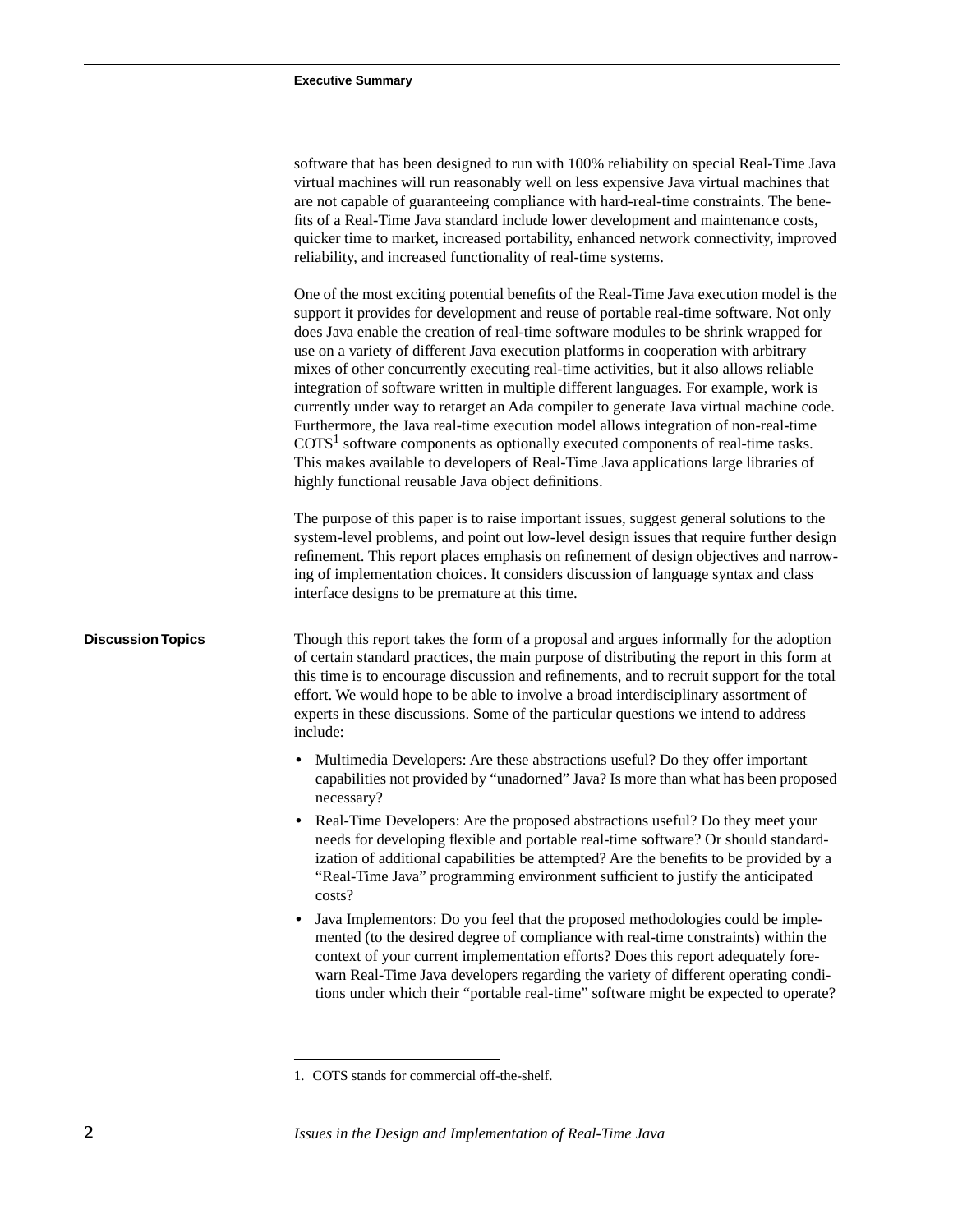**•** Java Standardization Bodies: Is there any hope of standardizing a Real-Time Java specification such as has been suggested in this report? How would we go about pursuing this possibility? Which aspects of the proposed approach do you find most objectionable? What sort of compromises might be more tolerable?

At the same time we are striving to better understand how best to define the problem that must be solved, we are also involved in the formation of a new corporation<sup>1</sup> which intends to tackle parts of this large problem as its first commercial products. With this in mind, we seek interaction with possible business partners, investors, and future customers.

To become involved in ongoing discussion and refinement of the Real-Time Java standard, subscribe to the real-time-java mailing list by sending the message body SUB-SCRIBE in an email message to real-time-java-request@iastate.edu.

#### *Introduction*

### 1. NewMonics Inc. was incorporated on March 20, 1996. Its address is 2501 N. Loop Dr., Suite 900C, Ames, IA 50010. Phone: 515-296-0897, Fax: 515-296-9910. **Java's Origins** As reported in [1], Java "originated as part of a research project to develop advanced software for a wide variety of networked devices and embedded systems." The research project initially chose to use C++ for development. But subsequently, the developers encountered so many difficulties with C++ that they decided it would be best to design an "entirely new language environment." Java offers a number of important improvements over developing software in currently popular languages such as C and C++: **•** Java borrows the familiar syntax of C and C++. Like C++, Java is object-oriented, but it is much simpler than C++ because Java's designers intentionally discarded redundant language features that were present primarily to support backward compatibility with legacy code. An additional benefit of its simplicity is the small size of its run-time system. Sun reports that the basic interpreter is about 40 Kbytes, and that basic libraries and thread support add approximately 175 Kbytes [3]. **•** The development cycle is much faster because Java supports both interpreted and just-in-time compiled implementations. During development and rapid prototyping, developers save time by using the interpreter. • Application software is more portable because the Java environment carefully specifies a machine-independent intermediate byte-code representation which can be transferred between heterogeneous network nodes and interpreted or compiled to native code on demand by the local Java run-time environment. **•** Application software is more robust because Java's run-time environment provides  $\alpha$ utomatic garbage collection<sup>1</sup>. The Java language has been designed to eliminate the possibility of dangling pointers and memory leaks.

1. Garbage collection describes the process of automatically detecting memory cells that are no longer in use and adding them to the free pool so that they can serve future allocation needs.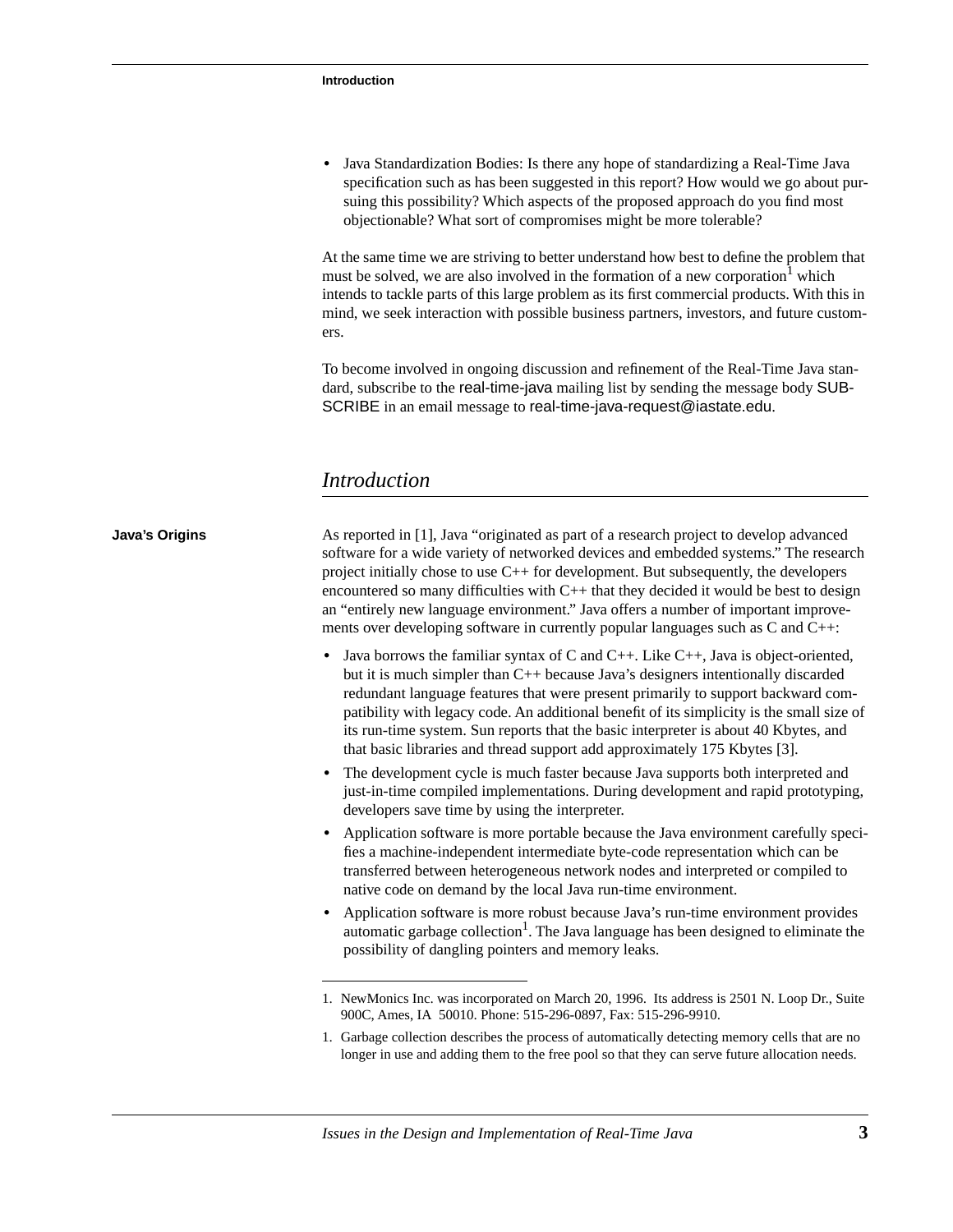| • Applications are adaptable to changing environments because code modules can be |
|-----------------------------------------------------------------------------------|
| downloaded dynamically from other network nodes without necessitating a system    |
| restart.                                                                          |

- Security is enforced by built-in protection against viruses and other tampering. This protection is implemented by simple "theorem provers" that analyze downloaded byte codes before attempting to execute them.
- High performance is achieved by incorporating support for just-in-time translation of portable byte codes to the native machine language of the local host. According to Sun, performance of translated code is roughly equivalent to the speed of current C and  $\dot{C}_{++}$  programs<sup>1</sup>.

Following public announcements of Java in early 1995, acceptance among developers has grown very rapidly. Within less than two weeks following its creation, the Usenix comp.lang.java news group was already carrying close to a hundred articles per day. And as of Oct. 9, 1995, Java-related electronic mailing lists comprise over 10,000 independent names. Netscape and Oracle have both recently contracted with Sun Microsystems to incorporate Java run-time environments into future World Wide Web browsers.

**Java for Real-Time** According to David Wilner, Chief Technical Officer of Wind River Systems, most of the recent rapid growth in the embedded real-time marketplace has been in areas for which time-to-market pressures and high-volume per-unit costs are primary considerations of project managers [4]. Besides simplifying the development of WWW applications, most of Java's benefits enumerated above would be of great utility to developers of embedded real-time systems as well. A Real-Time Java implementation would be useful both for programming of distributed real-time WWW applications (e.g. stock market trading, interactive animation, video games, and teleconferencing) and for implementation of more traditional embedded real-time applications (e.g. in-vehicle navigation systems, pen- and voice-based computer interfaces, air traffic control, virtual reality environments, and missile defense systems). Clearly, real-time developers also need simple object-oriented languages that support rapid development, portability, robust operation, dynamic reconfiguration, security, and high performance. Some of the problems particular to the embedded real-time system domain which are addressed by the design of a Real-Time Java programming environment include:

> **• Portability:** developers of embedded real-time systems often find it necessary to deal with a number of different host processors. For example, it is common to find mixtures of Motorola 68000, Power PC, and Intel 960 hosts in a single development laboratory. Even within an architecture family, code generation needs to be targeted to the specific host in order to achieve high performance (e.g. The PPC 604 chip needs different code than the PPC 601). This is particularly important in consumer electronics products for which both software and hardware components evolve during the product family's lifetime. Maintaining the appropriate cross-development tools for all of these different hosts is an administrative nightmare. Ensuring that all combinations of hardware and software components work correctly in a real-time

<sup>1.</sup> Sun has not yet provided any proof of this claim. Given the nature of the language and characteristics of its standardized implementation, it seems unlikely that Java will really run as fast as optimized C code. In the current absence of actual data, it seems more realistic to estimate that optimized Java will run on average approximately 20 – 30% slower than optimized C.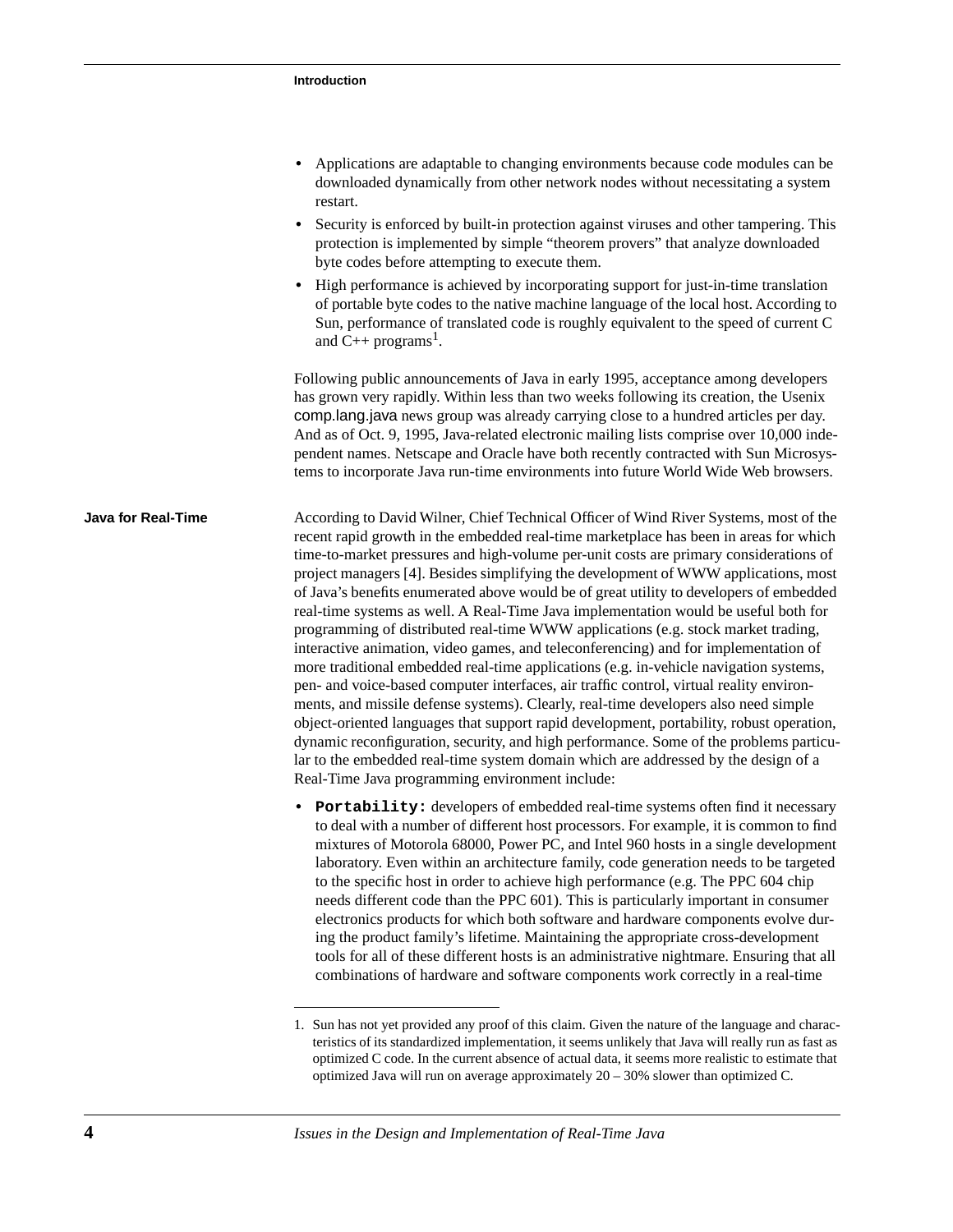sense is a difficult challenge. And maintaining object code revisions and custom makefile configurations is a major headache for developers. Development would be much easier if programmers could write in Java (which by design is a fully portable language), maintain a single version of the translated byte codes, and depend on the localized Java run-time environments to configure new code as it is loaded onto particular hosts.

- **Dynamic Adaptability:** A frequent difficulty with maintenance of embedded real-time systems is that incremental software refinements must be installed without bringing the system down for a clean restart. This includes applications that must provide non-stop service to their user community (e.g. flight traffic control, telephone switching, and military reconnaissance), and applications for which the costs of downtime are prohibitive (e.g. nuclear reactor control, and manufacturing automation systems).
- **Fault Tolerance:** In the presence of network or node outages, it is often necessary to redistribute information and processing workloads. The Java programming environment greatly simplifies this burden since any node in the network, regardless of its processor architecture, is capable of performing any of the Java tasks that need to be performed. Simply download the byte-code representation of the task.

In response to a recent comp.lang.java post enquiring whether current Java "enthusiasts" felt there would be a market demand for Real-Time Java implementations, several individuals expressed strong support for the idea and requested additional information so that they could promote this possibility among their management. Eugene Devereaux, a Senior Principal Scientist at Boeing Company, stated that his company is beginning an "R&D project at Boeing's Airplane Systems Laboratory (ASL) to look at using Java with real time projects." Bruce Wong of Distributed Systems International, Inc. pointed out that "the security features and automatic storage management eliminate a whole class of programming errors that would manifest themselves as crashes or core dumps." He projects: "I believe the benefits will be so great that it will be a crime if market forces do not make [embedded Real-Time Java] happen."

# *The Needs of Real-Time Developers*

Traditionally, real-time development has required that programmers analyze software prior to execution to make sure that all execution time needs of the software will be available when required. Resources that must be proven available include memory and CPU time.

**Traditional Techniques for Real-Time Development**

Traditional techniques for real-time development are very costly for a number of reasons [5]:

**1.** Greater care is required during development to perform the analysis required to guarantee compliance with real-time constraints.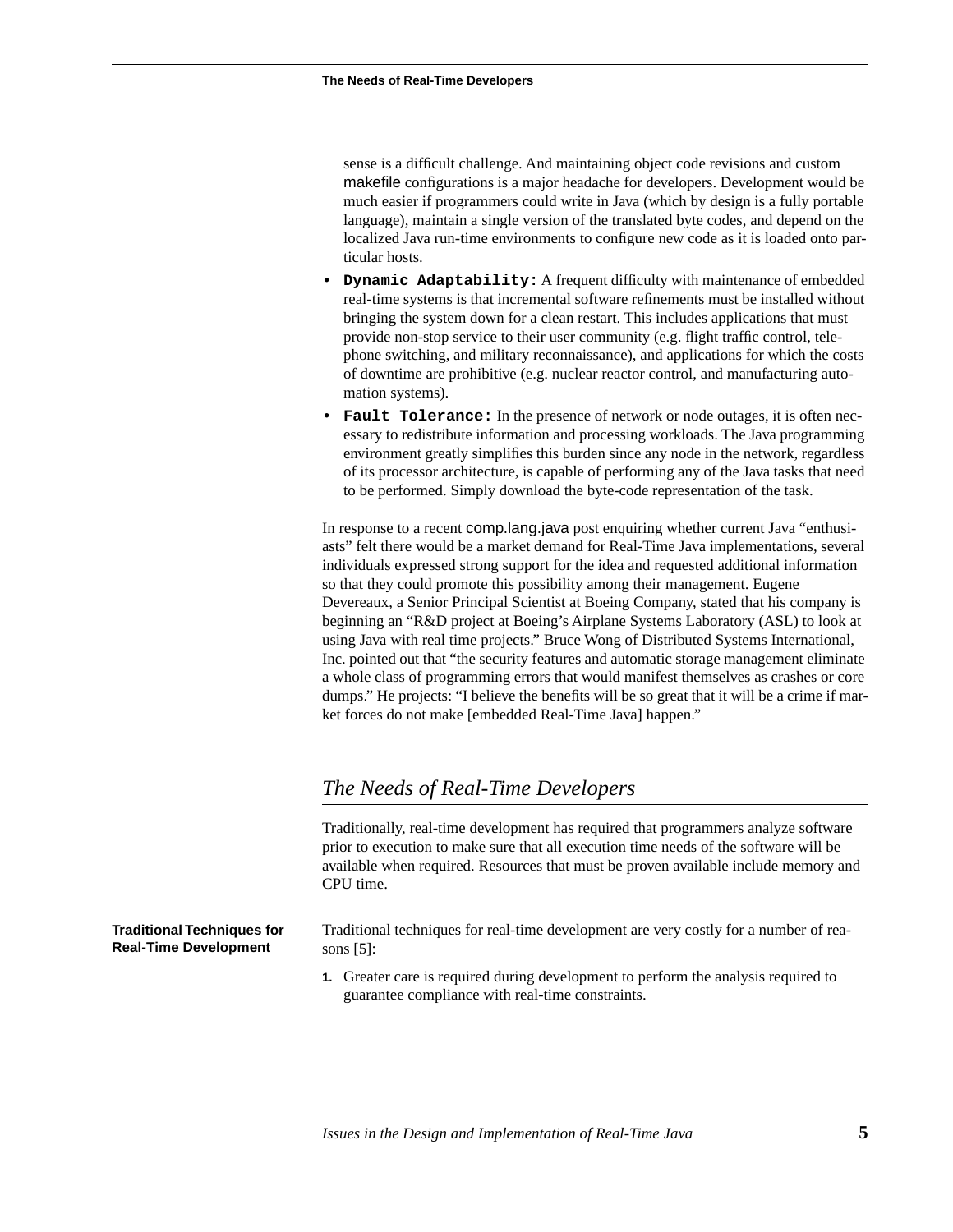| 2. Because most general purpose programming environments do not support real-time     |
|---------------------------------------------------------------------------------------|
| performance, developers of real-time applications are forced to use specialized oper- |
| ating systems and development environments. These environments lack the robust        |
| and powerful development tools that are available to developers of more traditional   |
| systems.                                                                              |

**3.** Since the techniques for analysis of real-time performance are intrinsically machine dependent, extra analysis effort is required to maintain real-time software in the presence of continual processor upgrades and integration of new I/O devices.

**4.** Because it is not practical to accurately predict worst-case task execution times, the real-time developer must reserve resources based on conservative upper bounds rather than actual worst-case requirements.

**5.** Even if it were possible to accurately determine worst-case execution times, execution time must be reserved for every task's worst-case performance. Note that for most tasks, typical execution times are much smaller than worst-case execution times.

**6.** Because of the difficulty of proving availability of dynamic memory, many developers of hard-real-time systems avoid all use of dynamic memory management. This requires that all of the memory required to satisfy each task's worst-case needs must be permanently allocated prior to execution. Memory not currently in use sits idle rather than contributing to the system's functionality and capacity.

**7.** The scheduling techniques that are typically used in real-time systems are unable to promise 100% CPU utilization. Furthermore, context switching is much more frequent in many real-time systems than is typical of traditional systems. As a result, context switching and scheduling overhead represent a significant fraction of a realtime system's total workload.

For all the costs and difficulties associated with the development of real-time applications using these "traditional" methodologies, you would think that the resulting benefits are well worth the effort. But in fact, most real-time systems fall far short of the ideal in terms of functionality and flexibility. Real-time software is notoriously brittle and feature poor. "There *has* to be a better way."

**Current State of the Practice** The real-time methodologies described above are so cumbersome and costly that most developers of consumer real-time systems seem to ignore them entirely. Witness the current state of the practice:

- **1.** Home computer users are expected to tweak and tune numerous mysterious parameters to enable multimedia applications to run "correctly" on their single-tasking personal computers. When not configured properly, both full-motion video and audio stutter.
- **2.** Personal computers ignore typed characters and mouse clicks if entered when the computer is busy with other activities.
- **3.** Personal digital assistants are unable to record voice dictations during receipt or transmission of faxes. Occasional 30-second response delays are common.
- **4.** In current multi-tasking environments, such as high-performance desktop Unix systems, multimedia applications run well if they are the only applications running, but the real-time behavior of the multimedia applications degrades rapidly and uncontrollably when other CPU-intensive activities are added to the system's workload.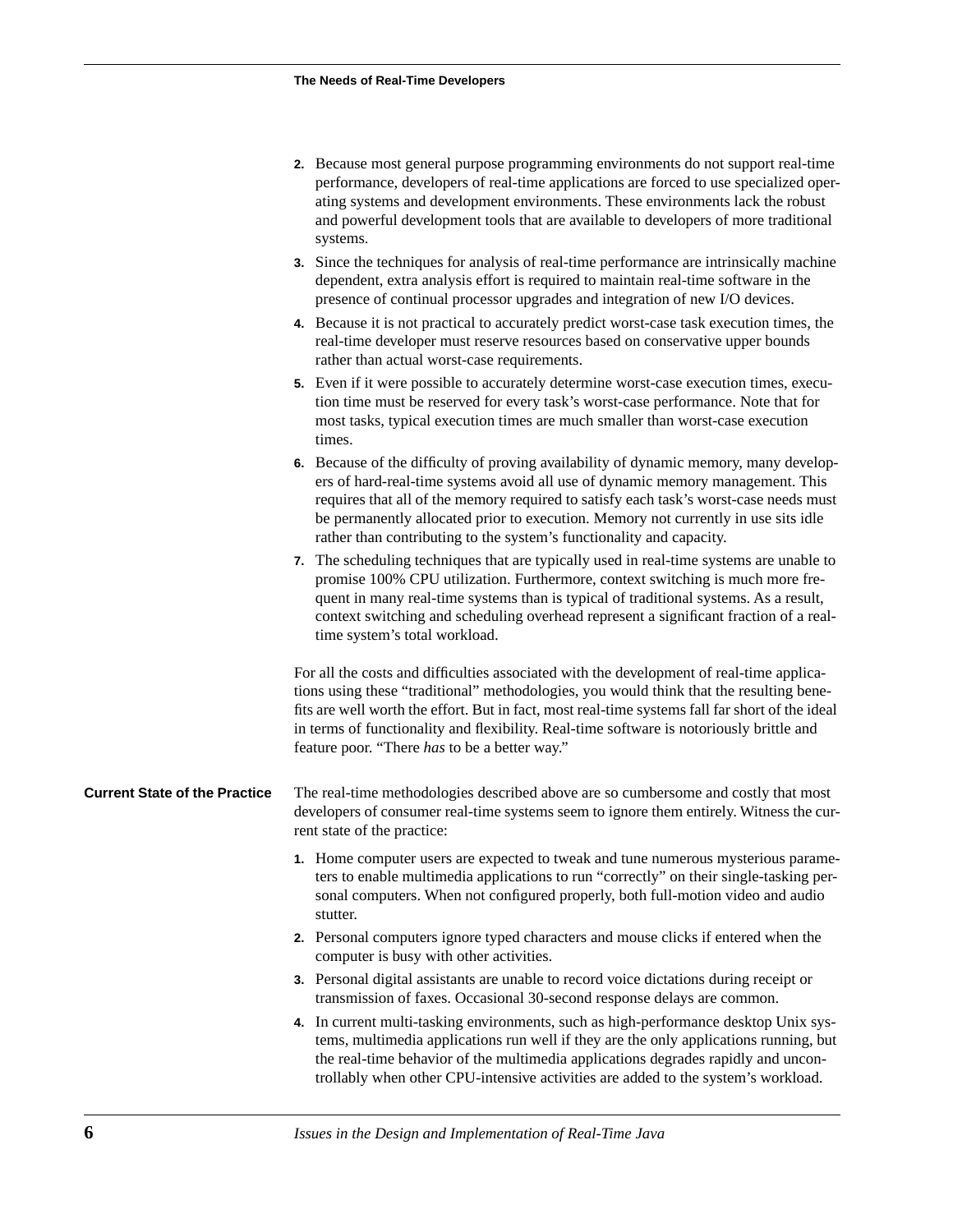| 5. Developers of real-time multimedia applications for personal computers must pro- |  |
|-------------------------------------------------------------------------------------|--|
| vide large technical support staffs to help end users debug, configure and maintain |  |
| their applications running in the users' ever changing computing environments. Not  |  |
| only does the environment's software change, but it is also continually undergoing  |  |
| hardware upgrades in the form of add-on cache, memory, I/O expansion boards, and    |  |
| networking capabilities.                                                            |  |

**Summary** Real-time programmers approach software differently than developers of traditional systems. But traditional methodologies for development of hard-real-time systems are not appropriate for the majority of mass-market real-time software that needs to be developed in the coming years.

# *A Portable Model for Real-Time Computation*

Though each real-time application domain imposes a different set of operating constraints on the real-time execution environment, most mass-market real-time applications fit within the model described below. Even many of the real-time applications that have traditionally been solved using more traditional real-time methodologies can be accommodated by this model.

**Periodic Tasks** Many activities in existing real-time systems consist of tasks with fairly consistent typical execution times. These tasks are invoked at a regular time within a fixed period of execution. Examples of periodic real-time tasks include sampling of pen position in a pen computer, processing of radar or sonar signal inputs, playback of full-motion video at a predetermined frame rate, and recording of digitally sampled speech for teleconferencing applications. Typical execution frequencies for these tasks range from 10 to 1,000 times per second. Note that the mix of periodic tasks that comprise a real-time system may change. For example, all of the tasks related to a teleconferencing session are removed from the system workload when the teleconferencing session closes. It is important that implementors recognize that changes to the task mix occur much less frequently than execution of individual periodic tasks.

**Sporadic Tasks** Another significant percentage of the total workload consists of sporadic activities which are typically triggered in response to particular external events. When responses to these external events must be delivered within a specified time, the activity is described as a sporadic real-time task. Examples of sporadic events that might require real-time response include mouse clicks on particular buttons, alarms raised by high temperature or pressure readings, and radar detection of a previously unidentified flying missile.

#### **Spontaneous Tasks1** Spontaneous tasks represent an even smaller percentage of the total system workload. These are similar to sporadic tasks in that they are triggered at unpredictable times, in

<sup>1.</sup> In a previous draft of this document, the word "dynamic" was used in place of "spontaneous" for characterization of real-time tasks with unknown execution frequency.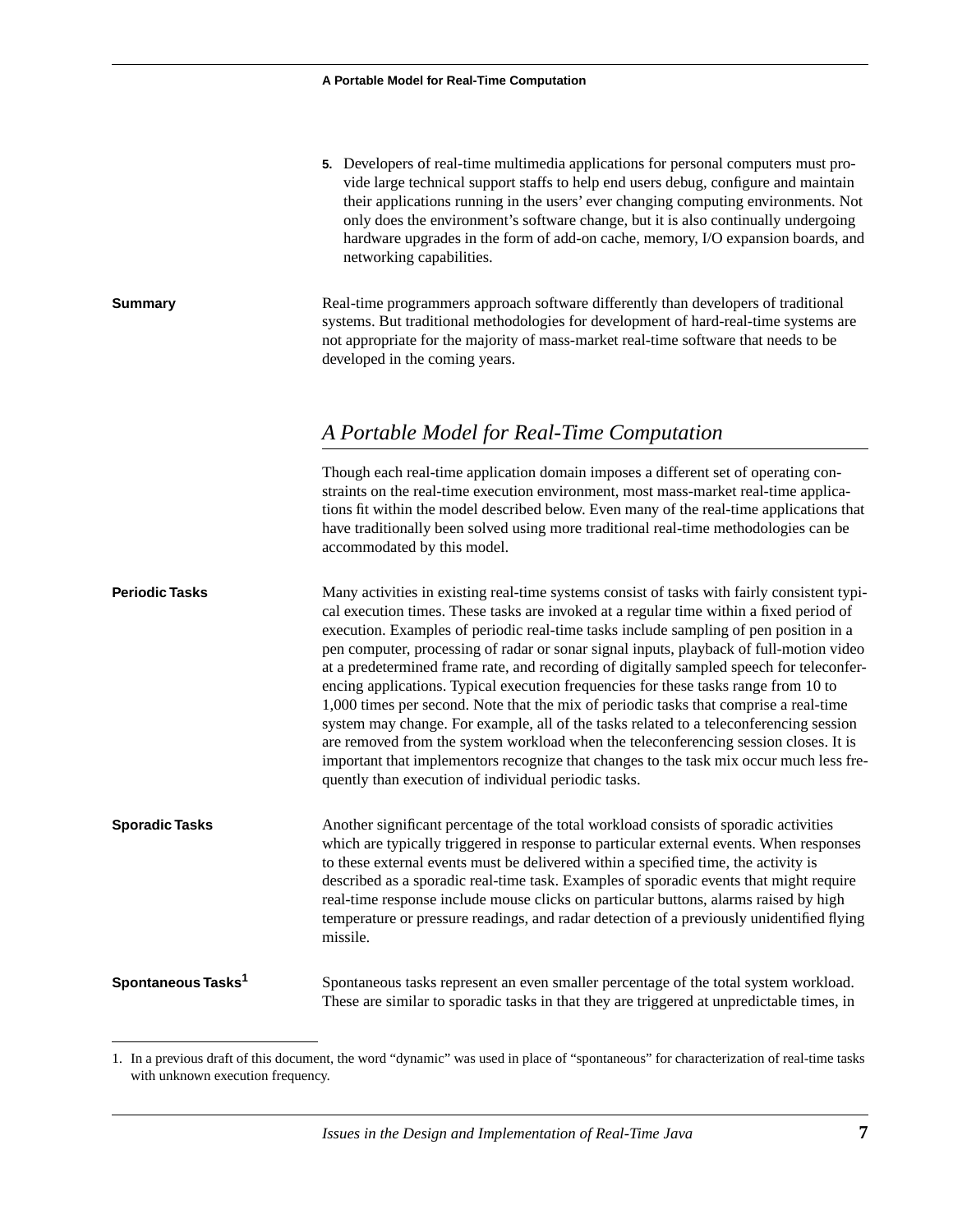response to events or conditions detected in the external environment. Unlike sporadic tasks, there is no upper bound on the frequency at which spontaneous tasks are executed. Another difference between spontaneous and sporadic tasks is that no resources are preallocated or guaranteed a priori for execution of spontaneous tasks. Each time an occasion arises to instantiate a spontaneous task, the real-time executive determines on the fly whether sufficient resources are available to service the request.

There is no periodic behavior in spontaneous tasks. A spontaneous task is characterized by a desired start and finish time. If sufficient resources are available to add the requested spontaneous task to the current workload, without renegotiating the current workload, the real-time executive accepts responsibility for executing the spontaneous task. Otherwise, the real-time executive declines the request. If developers are unable to tolerate the possibility that a task might be declined, they should describe the task as a sporadic rather than spontaneous workload.

Robot walking provides several examples of spontaneous tasks. Prior to each step, a number of independent real-time tasks must be scheduled, one to control the behavior of each joint of each leg that is to be moved during this step. Suppose the desire is to optimize the speed of robot walking. Since the computation and time required to take each step on an uneven terrain varies greatly, it would be wasteful to describe walking as a periodic task in which sufficient time is reserved in each period for whatever is the worst-case time required to take a step on the worst possible terrain. Better efficiency would be realized by treating each step as a spontaneous activity and scheduling the next step as soon as the previous step has successfully completed. In this manner, the robot would be able to walk very rapidly over flat surfaces, but would be able to slow down as necessary when climbing or descending hills. Note that in both cases, a step should not be taken if any of the relevant real-time tasks cannot be scheduled. This suggests the need for a two-phase protocol for execution of spontaneous tasks. In the first phase, the real-time executive determines whether it can accept the additional workload. In the second, it executes the workload.

**Real-Time Threads** Another type of real-time activity might best be characterized as a fair-share thread. These are tasks that run "forever", but which must make forward progress in proportion to the passage of time. Consider, for example, an application that is responsible for analyzing stock market trends in order to alert traders to opportunities to trade at favorable profits. Suppose this task is responsible for generating an updated report once every ten minutes. Much of the work required to prepare report *N* is redundant with the work required to prepare report  $N - 1$ . Assume it is most natural to implement this task as a large loop that makes incremental refinements to previous recommendations based on the receipt and assimilation of whatever new data has arrived since the previous report was generated. Given this, it would not be appropriate to implement this activity as a traditional Java thread because Java threads have no control over how much time they might be allowed to execute. Programmers need a scheduling abstraction in which this application can be treated as a thread with guaranteed execution time. In particular, the programmer desires to specify that the task will be granted a certain amount of execution time during each ten minute period, with additional control over how the time is distributed within the ten minute period. Note that it would not be very useful for this task to have all of its execution time granted at the beginning of the ten-minute period because that would require it to make all of its recommendations without considering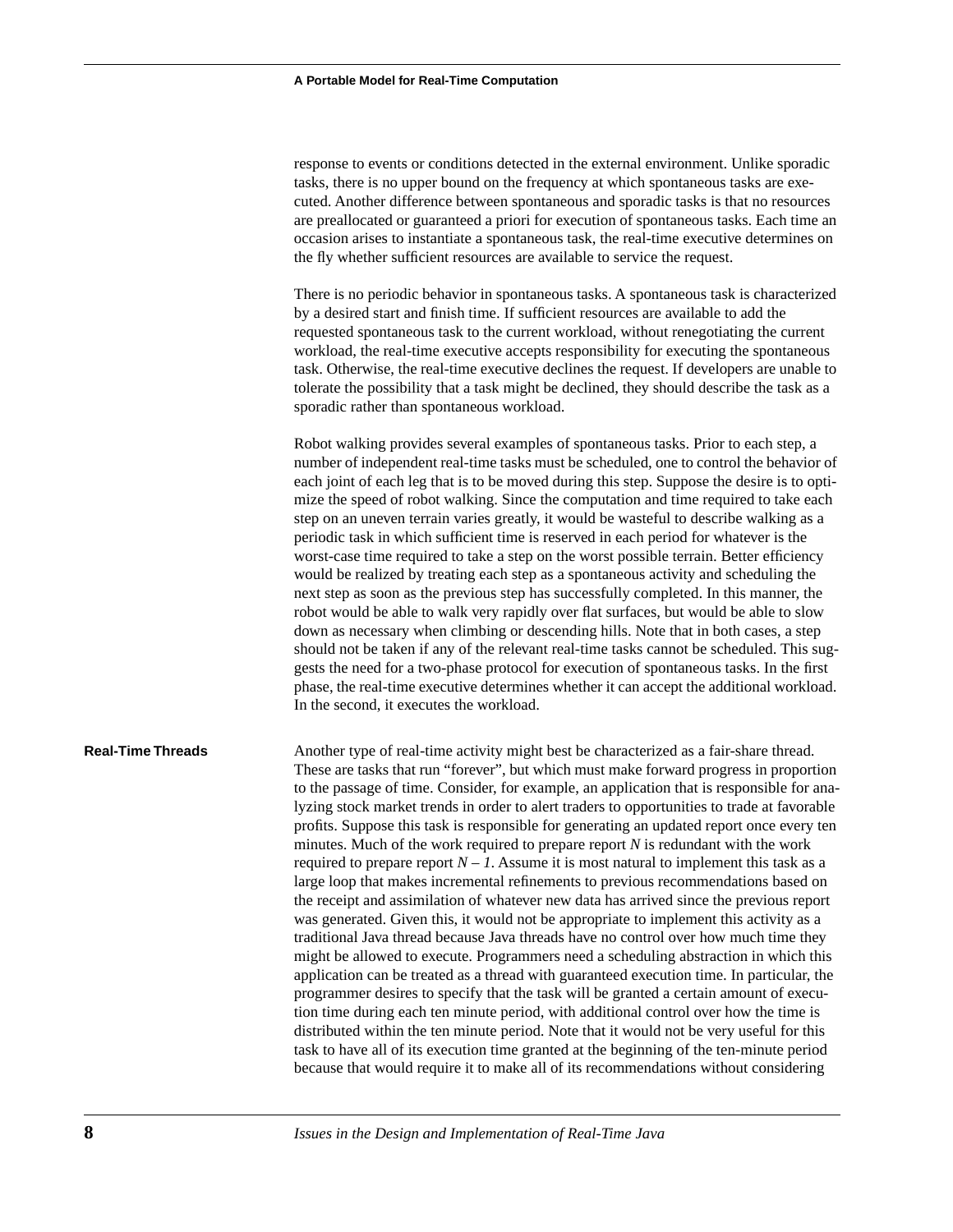the additional ticker-tape information that is likely to arrive prior to generation of the recommendation report.

# *What is Real-Time Java?*

|                                                    | Unlike most languages designed for real-time programming, Java was designed more to<br>simplify programming than to enable programmers to write software that complies reli-<br>ably with real-time constraints. Many real-time engineers would argue that the sponta-<br>neous nature of Java is totally inappropriate for real-time application development.<br>Nevertheless, Java has much to offer the real-time programmer. By combining special<br>real-time implementations of the Java virtual machine with Java code written to comply<br>with special conventions for description of real-time activities, it is possible to develop<br>Java applications that rigorously conform to real-time execution constraints. The same<br>code, executed on non-real-time implementations of the Java virtual machine, also sup-<br>ports soft real-time performance. Both real-time and non-real-time virtual machines can<br>run combinations of real-time Java code and non-real-time Java code. |
|----------------------------------------------------|-------------------------------------------------------------------------------------------------------------------------------------------------------------------------------------------------------------------------------------------------------------------------------------------------------------------------------------------------------------------------------------------------------------------------------------------------------------------------------------------------------------------------------------------------------------------------------------------------------------------------------------------------------------------------------------------------------------------------------------------------------------------------------------------------------------------------------------------------------------------------------------------------------------------------------------------------------------------------------------------------------|
| <b>Architecture of a Real-Time</b><br>Java Program | Preparatory to developing detailed designs and implementations of Java classes, it is<br>necessary to reach consensus regarding the general role to be served by each class. The<br>emphasis of this section is on specifying the general functionality of the major classes<br>that comprise the Real-Time Java API <sup>1</sup> .                                                                                                                                                                                                                                                                                                                                                                                                                                                                                                                                                                                                                                                                   |
|                                                    | It is important to keep in mind that simplicity is one of Java's greatest strengths. If it is<br>not possible to preserve simplicity while adding real-time capabilities to Java, then<br>Real-Time Java really has nothing more to offer the embedded real-time community<br>than is already offered by $C, C++,$ and Ada. One of our greatest challenges is to design<br>an architecture that supports development of both simple and complex programs with-<br>out adding unwanted complexity to simple programs.                                                                                                                                                                                                                                                                                                                                                                                                                                                                                  |
|                                                    | Much of Java's simplicity comes from the abstractions that have been built into the lan-<br>guage. Abstraction helps programmers, including real-time programmers, deal with<br>complexity. But real-time developers must use abstraction with discretion. They must be<br>able to break through layers of abstraction whenever this is necessary in order to under-<br>stand or exercise control over real-time behavior.                                                                                                                                                                                                                                                                                                                                                                                                                                                                                                                                                                            |
|                                                    | A Real-Time Java program consists of an arbitrary number of real-time activities<br>accompanied by an arbitrary number of runnable threads. The runnable threads have no<br>time-constrained behavior. The discussion of real-time activities provided below makes<br>frequent reference to the real-time executive. See "The Real-Time Executive" on<br>page 14.                                                                                                                                                                                                                                                                                                                                                                                                                                                                                                                                                                                                                                     |
|                                                    |                                                                                                                                                                                                                                                                                                                                                                                                                                                                                                                                                                                                                                                                                                                                                                                                                                                                                                                                                                                                       |

<sup>1.</sup> NewMonics Inc. is currently in the process of refining the "Real-Time Java" API and is promoting a standard API under the product name  $PERC^{TM}$ , an acronym that stands for Portable Executive for Reliable Control. In a number of cases, the draft API differs slightly from the design suggested in this document.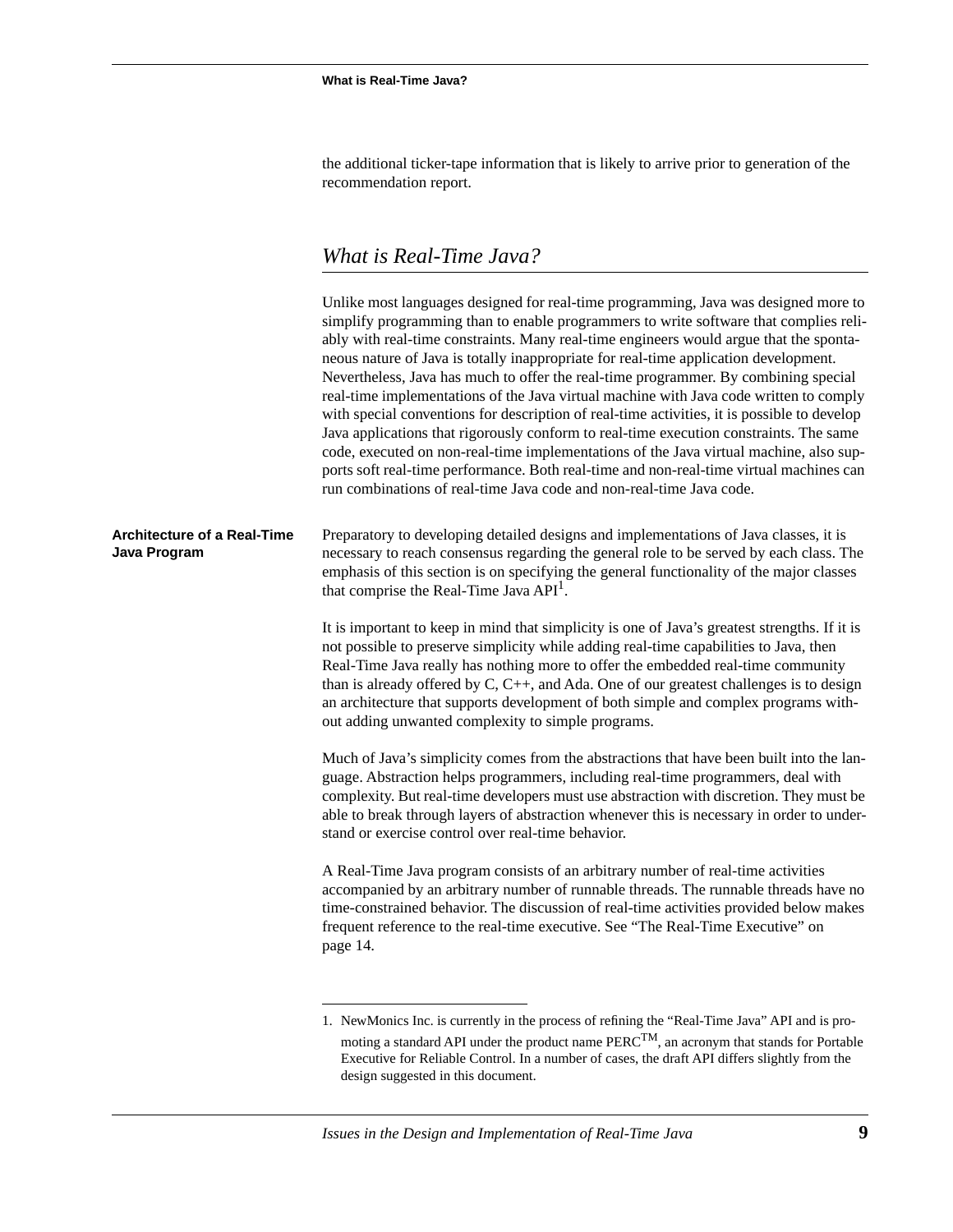**A Real-Time Activity** A real-time activity consists of a *configuration manager*, an *administrator*, an arbitrary number of *real-time tasks*, and an arbitrary number of *runnable threads*. The point in specifying runnable threads as part of a real-time activity is to allow them to be packaged with the other components that comprise the real-time activity in such a way that they share access to particular variables. There are several different kinds of real-time tasks, independently known as *cyclic*, *sporadic*, *spontaneous*, and *ongoing*. For all but spontaneous tasks, the execution model assumes that tasks are ready to execute at the start of their period, and are allowed to execute any time within the period as long as they terminate prior to the end. Much research in real-time scheduling has focused on obtaining real-time schedules for more precisely specified constraints. This report takes the position that such refined control adds unnecessary complexity to the real-time developer's job. Instead, real-time programmers can find ways to structure their realtime activities within the proposed scheduling model. The main benefit of imposing this restriction is that it enables efficient modularization and integration of independently developed portable real-time activities on a single shared real-time execution platform.

> It might appear that our proposal is based on an implicit assumption that rate monotonic and static cyclic scheduling techniques are sufficient to satisfy the needs of all applications. Note, however, that additional scheduling control can be self-implemented within particular real-time activities. For example, if a particular real-time activity desires to use earliest-deadline-first scheduling, its administrator can describe its scheduling needs to the real-time executive as an ongoing real-time task that requires 30 milliseconds of execution time in each period of 100 milliseconds. This ongoing real-time activity would decide for itself which of its internal "tasks" to schedule. In this implementation style, internal tasks might best be represented by object methods. This is an area that requires further study in order to refine the selection of standard services with which application programmers can develop their own self-scheduled real-time activities.

> It is important to emphasize that the notion of task priority in a rate monotonic real-time environment is very different from the notion of priority in traditional systems. In the real-time environment, priorities are selected according to decreasing order of execution frequency, and have nothing to do with the relative "importance" of individual tasks. In order for real-time activities to reliably coexist with uncooperative traditional non-realtime components, we recommend that the range of priorities available for prioritization of traditional Java threads all be lower than the range of priorities dedicated to real-time activities.

> **Configuration Manager.** When a new real-time activity is introduced into the system, the real-time executive invokes the activity's configuration manager to allow it to adjust for the local computing environment. Configuration consists of determining which methods will be interpreted and which will be translated by the just-in-time compiler, calculating method and task execution times, and determining the activity's memory requirements. Configuration management is the appropriate place to implement intertask blocking analysis, if such analysis is necessary. According to the Real-Time Java software architecture, tasks are only blocked by other tasks that are part of the same real-time activity. In order to support configuration management, the run-time environment needs to make certain services available. For example:

**1.** A task execution time analyzer that determines worst-case execution times for simple control structures through analysis of the control-flow graph.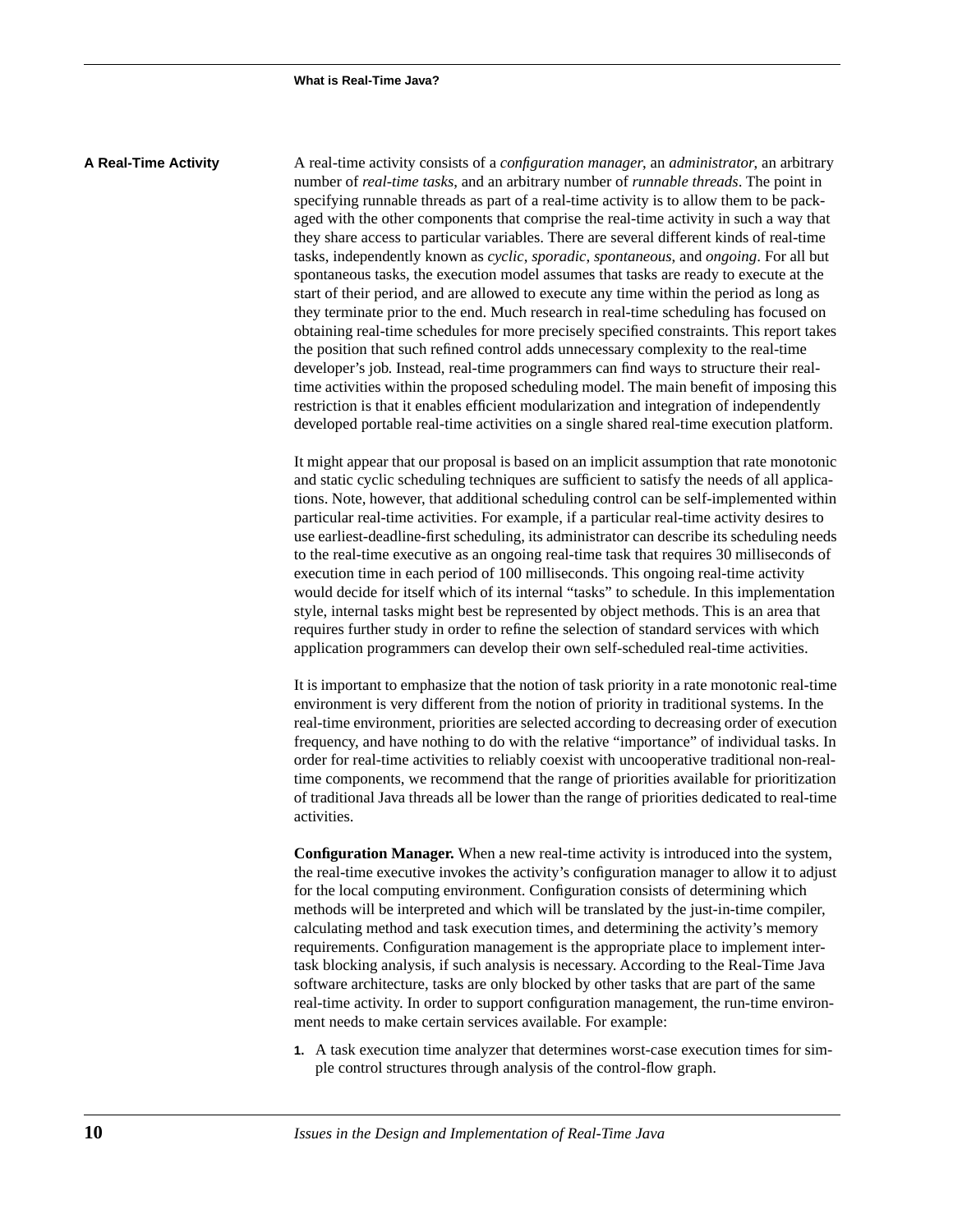- **2.** A task execution time analyzer that determines typical execution times for arbitrary tasks by measuring representative executions.
- **3.** A memory requirements analyzer that allows the configuration manager to determine the local sizes of particular data structures.

Note that the configuration manager is developed by the same team of programmers that writes all of the real-time tasks that comprise a particular real-time activity. The rationale for this software architecture is that these programmers are in the best position to determine what sort of configuration information is necessary for their real-time activity to run reliably in the current environment.

**Administrator.** The responsibility of the administrator is to negotiate for resources with the real-time executive. Following invocation of a real-time activity's configuration manager, the real-time executive invokes the activity's administrator. The administrator communicates the real-time activity's resource needs, based on analysis of the configuration manager, to the real-time executive. Execution time requirements are described to the real-time executive in terms of execution frequency, minimum execution time, and desired execution time for each of the cyclic, sporadic, and ongoing tasks that comprise the real-time activity. Prior to communicating its execution time needs to the real-time executive, the administrator may choose to adjust the activity's task periods so that they align more evenly with the real-time executive's existing least common multiple of realtime task periods. In response to the administrator's resource requests, the executive provides pessimistic, expected, and optimistic resource budgets. The two resources that are managed during this negotiation are execution time and dynamic memory. The pessimistic budgets represent a lower bound on the amount of the resource that will be provided to the activity. Non-real-time virtual machine implementations may not be able to guarantee any resources at all, in which case they report a pessimistic budget of zero. The expected budget is the amount of the resource that the real-time executive intends to provide to the activity, assuming average operating conditions. The optimistic budget reports the maximum possible amount of the resource that will be made available to the activity. It is the activity's responsibility to make effective use of whatever resources are made available to it. The activity's administrator initializes relevant instance variables to represent the activity's budgets so that the individual tasks that comprise the real-time activity can pace themselves appropriately.

In an execution environment that is as dynamic as Java, resource budgets must be continually reevaluated. Whenever the real-time executive must reevaluate budgets, it establishes a dialogue with the corresponding activities' administrators to renegotiate the resources that are available to the respective activities. Examples of events that might trigger the real-time executive to renegotiate budgets include:

- **1.** When new real-time activities are introduced into the environment, resources may need to be withdrawn from current activities.
- **2.** When old real-time activities become inactive, additional resources may become available to the remaining real-time activities.
- **3.** Certain real-time activities may discover that their resource needs have changed. These activities can communicate this information to the real-time executive, which may respond by revisiting the resource allocation decisions made previously.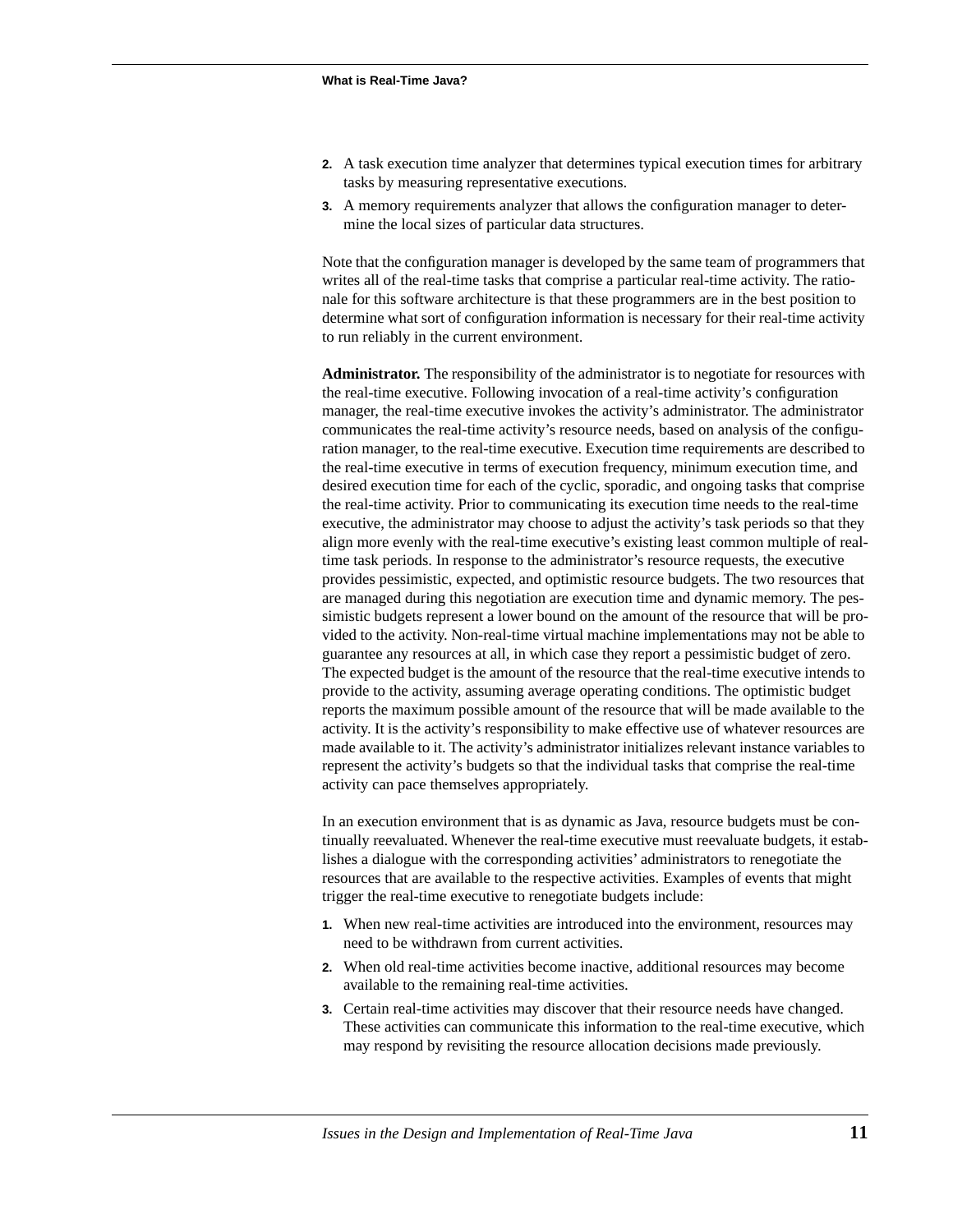**Atomic Code Segments.** Special syntax is provided to identify certain segments of code as atomic<sup>1</sup>. The rationale for requiring atomic segments to have bounded execution times is as follows:

- **1.** Analysis of blocking interactions between tasks requires knowledge of how much time particular tasks may be excluded from making forward progress.
- **2.** One possible lock-less implementation of atomic segments invoked from within real-time tasks is to check the time remaining on this task's time slice on entry into the atomic segment and to allow entry only if the time remaining is greater than the known time required to execute the atomic segment.
- **3.** Another possible lock-less implementation would be to simply disable all interrupts during execution of the atomic segment. This implementation would not strictly comply with real-time requirements in cases for which execution of the atomic code segment might result in the task being allowed to execute longer than its budgeted time (because the timeout tick could not be delivered while interrupts were disabled). Nevertheless, by bounding the duration of the atomic segment, developers can analyze the amount of jitter that might be introduced into system performance by this possibility. In fact, Java implementors might choose to select between alternative feasible implementations of atomic segments, depending on the calculated worst-case times required to execute them.

All Java implementations, regardless of the degree to which they might fail to rigorously comply with all real-time execution constraints, must execute atomic code segments according to the following requirements:

- **1.** Either the atomic segment is executed in its entirety or not at all, insofar as visible side effects are concerned. Partial execution of an atomic segment is permitted only if there are no visible side effects.
- **2.** Execution of the atomic segment may be preempted (and later resumed) only by threads that are unable to see or manipulate the intermediate state resulting from suspending the original thread in the middle of executing the atomic segment. In practice, the most straightforward implementation may be to simply prohibit all preemption of atomic segments, thereby eliminating the analysis that would be required to demonstrate that certain tasks cannot possibly see or modify the variables managed within the atomic segment.

As discussed below, startup and finalization components of real-time tasks are also treated as atomic segments. Even in execution environments that lack the ability to determine through analysis the worst-case execution times of startup, finalization, and atomic segments, atomicity is never compromised. In such environments, worst-case execution times can be approximated through measurement. Whenever execution of an atomic segment causes the corresponding task's time slice to be exceeded, the real-time executive corrects the problem as quickly as possible by shortening the amounts of time

<sup>1.</sup> Atomic segments resemble, but are not identical, to Java's synchronized methods. The synchronized qualifier enforces the idea that only one thread at a time is allowed to execute particular code segments at a time. An "atomic" qualifier also allows only one thread at a time to access the corresponding code segment. Additionally, the atomic qualifier guarantees that either the entire segment or none of the segment will be executed each time entry into the segment is attempted.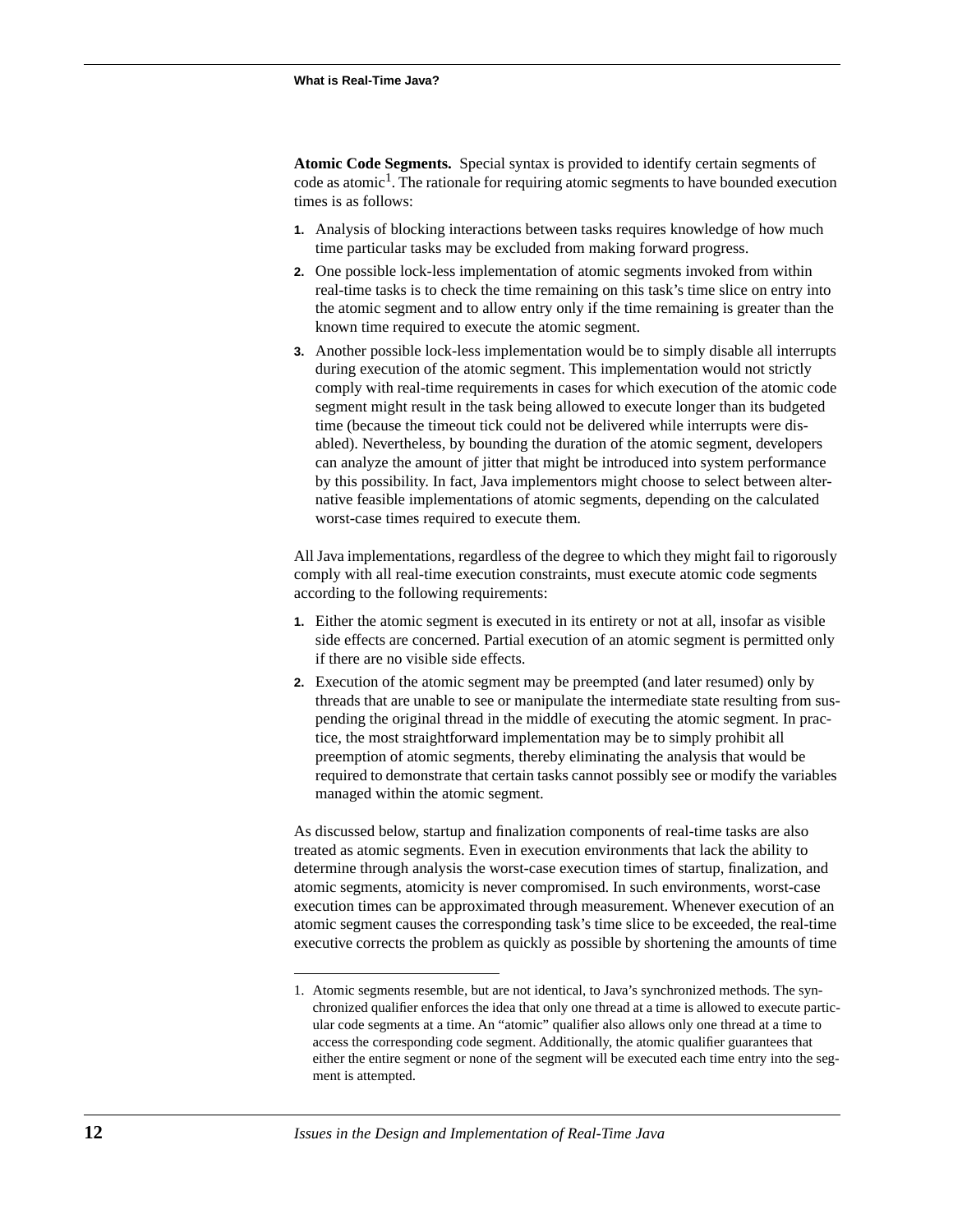available to subsequent tasks, until all tasks are once again executing on schedule. In a strictly complying real-time implementation, however, execution of atomic segments should never result in particular tasks being allowed to run longer than their budgeted times.

**Cyclic real-time tasks.** A cyclic real-time task is characterized by a single runnable thread; a startup segment with bounded worst-case execution time; a finalization exception handler with bounded execution time; one or more atomic segments of code, each of which has bounded execution time; and a desired execution frequency. Each component is optional, but it would not be meaningful to omit all components.

The startup segment combined with the finalization segment represent the minimal functionality offered by this task. Each of these segments is always executed atomically and in its entirety. The runnable thread represents a variable-quality component of this task's effort. Typically, the startup segment computes a very rough estimate of the task's intended result and the runnable thread makes incremental improvements to this initial rough estimate. The activity's configuration manager and administrator work together to arrange for a reasonable amount of execution time to be allocated to the runnable thread, on average. When the runnable thread's time expires, the real-time executive aborts the thread if it hasn't already terminated and passes control to the finalization method associated with the task. In cases for which the work to be performed by a task is small and constant, all of the work can be performed by the startup and finalization code, and the runnable thread can be omitted.

The rationale for this software architecture is that it is not economically feasible to determine accurate worst-case execution times for tasks of even moderate complexity [6]. A measurement-based analysis of task performance is much more accurate for typical execution behavior. But measurement-based analysis does not represent worst-case behavior. Whenever the task requires more time than was anticipated by the measurement-based analysis, it is better to deliver an approximate answer on schedule than to run the risk of pushing all other tasks in the system off schedule.

Because it is not practical to derive tight worst-case bounds for execution of each realtime task, we make no attempt to do so. Rather, we guarantee sufficient resources to execute only the task's startup segment and its finalization segment (each of which is characterized by a "conservative" worst-case execution time bound).

The general execution model for a cyclic real-time task is for the real-time executive to invoke the initialization method and then to startup the runnable thread with a watchdog timer set to prevent this thread from taking longer than its allotted time. If the thread terminates on schedule, the real-time executive then calls the finalization exception handler explicitly. Otherwise, the real-time executive aborts the thread by sending it the finalization exception. Note that this protocol guarantees that the finalizer will be invoked exactly once for each execution of the cyclic task.

Descriptions of other kinds of real-time tasks follow. There are many similarities between the various flavors of real-time tasks, and it is our intention that the object-oriented class hierarchy that implements real-time activities will represent these similarities. In the descriptions that follow, details already provided in the description of cyclic real-time tasks are intentionally omitted.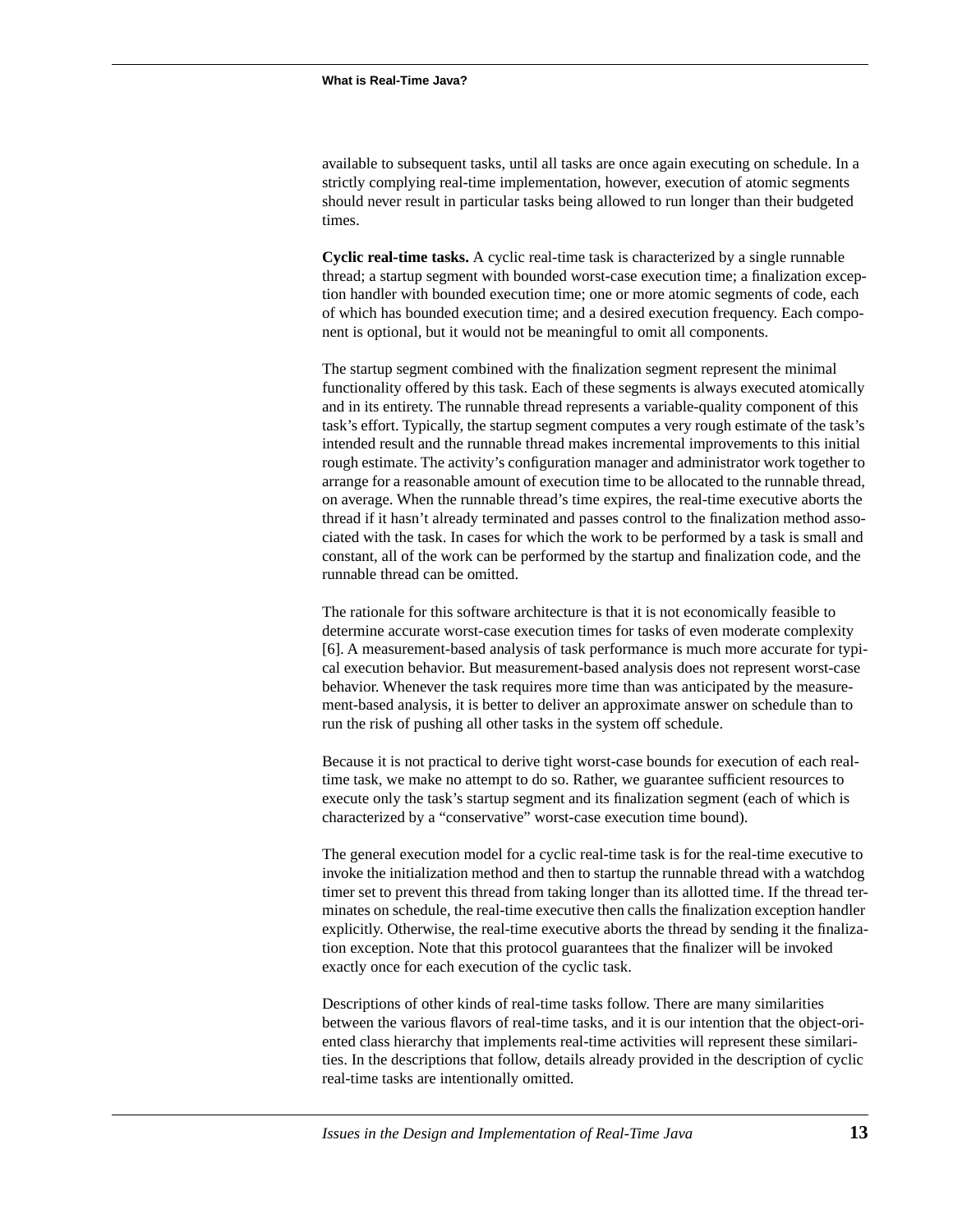**Sporadic real-time tasks.** A sporadic real-time task consists of a single runnable thread; a startup segment with bounded worst-case execution time; a finalization exception handler with bounded execution time; one or more atomic segments of code, each of which has bounded execution time; and a worst-case execution frequency. As with cyclic real-time tasks, all components are optional. Such tasks are typically triggered by:

- **1.** An interrupt which is translated by the run-time system into an activation of this task, or
- **2.** Upon recognizing a particular condition, a cyclic task activates the corresponding sporadic task.

Note that it may be possible for hardware interrupts to occur at a higher frequency than was specified by the Java programmer. If this occurs, the ability to comply with realtime constraints may be compromised. In fact, a vulnerability of many current realworld systems is that they can be crashed by overloading the system with externally generated interrupts, such as might result from LAN network broadcast storms. In order to achieve reliable compliance with hard real-time execution constraints, the software developer must coordinate with the hardware implementors to ensure that the hardware does not generate more frequent interrupts than have been specified.

**Spontaneous real-time tasks.** A spontaneous real-time task consists of a single runnable thread; a startup segment with bounded worst-case execution time; one or more atomic segments of code, each of which has bounded execution time; and a finalization exception handler with bounded execution time. The minimum amount of time scheduled for execution of a spontaneous real-time task is the sum of the startup and finalization segments. The run-time executive takes responsibility for interrupting the runnable thread when the time remaining in the task's time slot equals the time required to execute the finalization segment.

**Ongoing real-time tasks.** An ongoing real-time task consists of a single runnable thread; a startup segment with bounded worst-case execution time; one or more atomic segments of code, each of which has bounded execution time; a finalization exception handler with bounded execution time; and a desired resumption frequency. Unlike cyclic tasks, this thread is resumed rather than being restarted on each period of execution. The real-time activity's configuration manager coordinates with the activity's administrator to arrange with the real-time executive that each resumption of this task is of sufficiently long duration.

Because a typical task's execution needs are not entirely deterministic, the ongoing realtime task may find it necessary to adjust the quality of its efforts on the fly. It does this by pacing itself against the real-time clock.

Conceptually, an ongoing task runs forever. But in practice, the activity in which the ongoing task is a participant may not last forever. When the corresponding real-time activity terminates, the real-time executive invokes the ongoing task's finalization exception handler.

**The Real-Time Executive** The primary responsibilities of the real-time executive are to make and enforce resource allocation decisions. Whenever real-time activities are added to or deleted from the real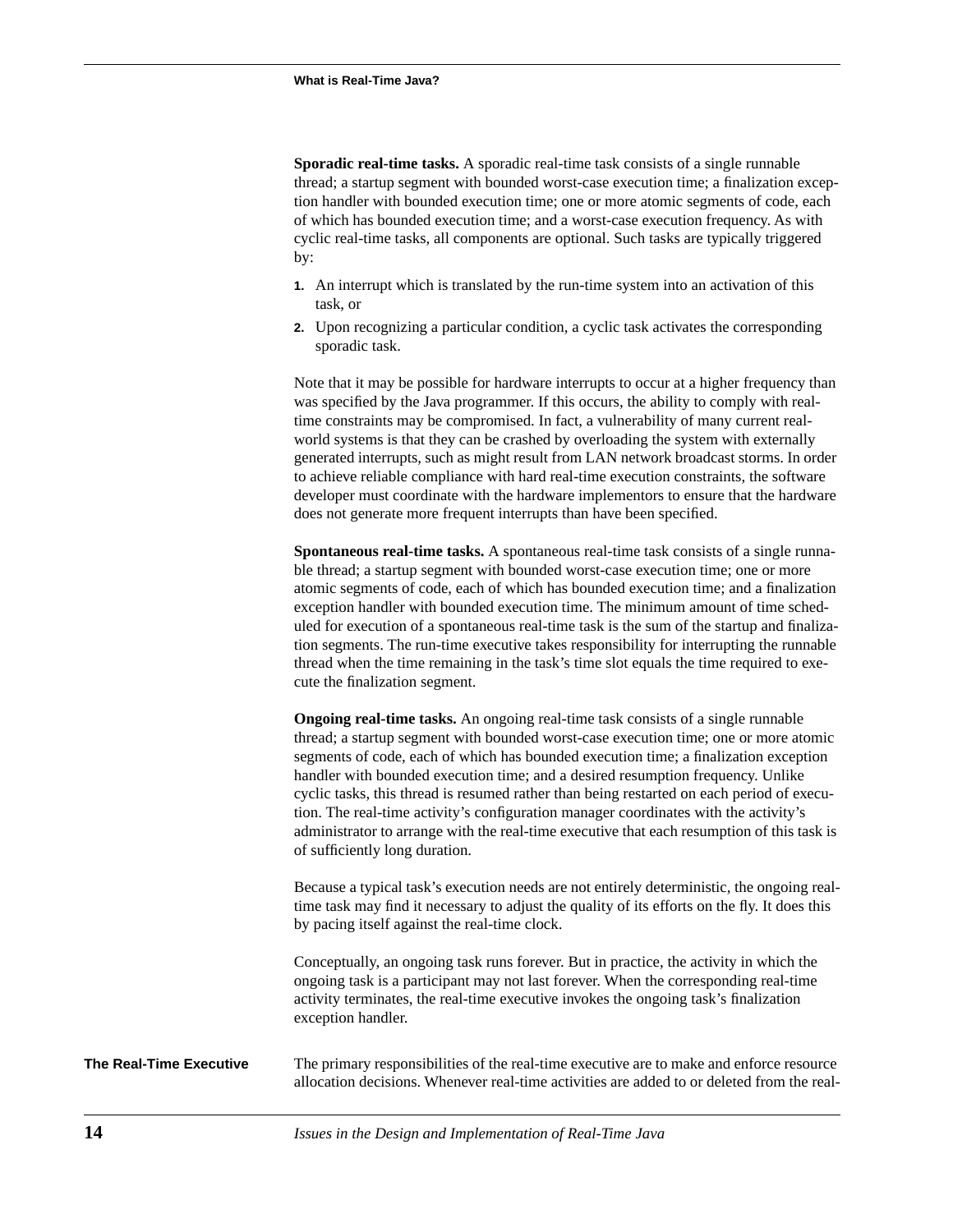time workload, or whenever the resource needs of existing real-time activities change, the real-time executive must decide how much CPU time and how much dynamic memory can be budgeted to each activity.

This report suggests that the negotiation process and resource allocation decisions need not be time constrained. While negotiations are taking place, the system continues to execute the workload that was previously negotiated. Once negotiations are complete, the system transitions "instantaneously" to the newly negotiated workload. If the new workload replaces a cyclic schedule, the transition may be delayed until the end of the current cycle.

Since spontaneous tasks are not periodic, they are handled specially. The real-time executive provides a service which takes as input parameters descriptions of an arbitrary number of spontaneous tasks and schedules the tasks for execution if sufficient resources are available to satisfy all of the tasks' needs, or reports failure and schedules none of the tasks if any of the task's execution requirements can not be satisfied. Each task description consists of a start time, a completion time, a minimum execution time, and a desired execution time. By design, incorporation of additional spontaneous tasks into the workload does not trigger reconfiguration of the existing cyclic schedules. Spontaneous tasks are accepted for execution only if they can be serviced without interfering with the cyclic tasks scheduled previously.

To some degree, the efficiency of resource utilization is correlated with the effort spent in making careful resource allocation decisions. However, optimal resource allocation is NP-hard, and even though we impose no real-time constraints on the resource allocation problem, it is the implementor's responsibility to provide "responsive" performance. Perhaps this is one aspect of the Real-Time Java design that requires further refinement? Should we quantify the timeliness of resource negotiation? Should we allow particular resource allocations to be saved and restored on the fly, so as to avoid the effort required to renegotiate each time the system mode changes?

To conclude discussion of the real-time executive, we point out that both time and memory can be allocated with very efficient straightforward algorithms. If implementors desire to use more sophisticated allocation techniques, more power to them. First, consider allocation of memory. Sum all of the memory allocation requests. Upon completion of each garbage collection pass, compare the amount of memory used by each activity with the specified upper bound on memory needs for that activity. Call the difference for activity  $i d_i$ . Sum the differences to obtain the total amount of additional memory that might legitimately be requested by these activities. Call this *D*. Let *P* represent the total amount of free memory at the time that garbage collection completes. Compute the memory allocation increment budget for activity *i* by multiplying  $d_i$  by  $P$ / *D*.

Now, consider calculation of static cyclic schedules and analysis of sporadic workloads to determine whether they are run-time schedulable. First, compute the total workload represented by sporadic and periodic tasks as a percentage of the CPU's total capacity.

Note that following resumption of a task that was preempted, memory that had been cached prior to the preemption may no longer be present. The impact of the preempting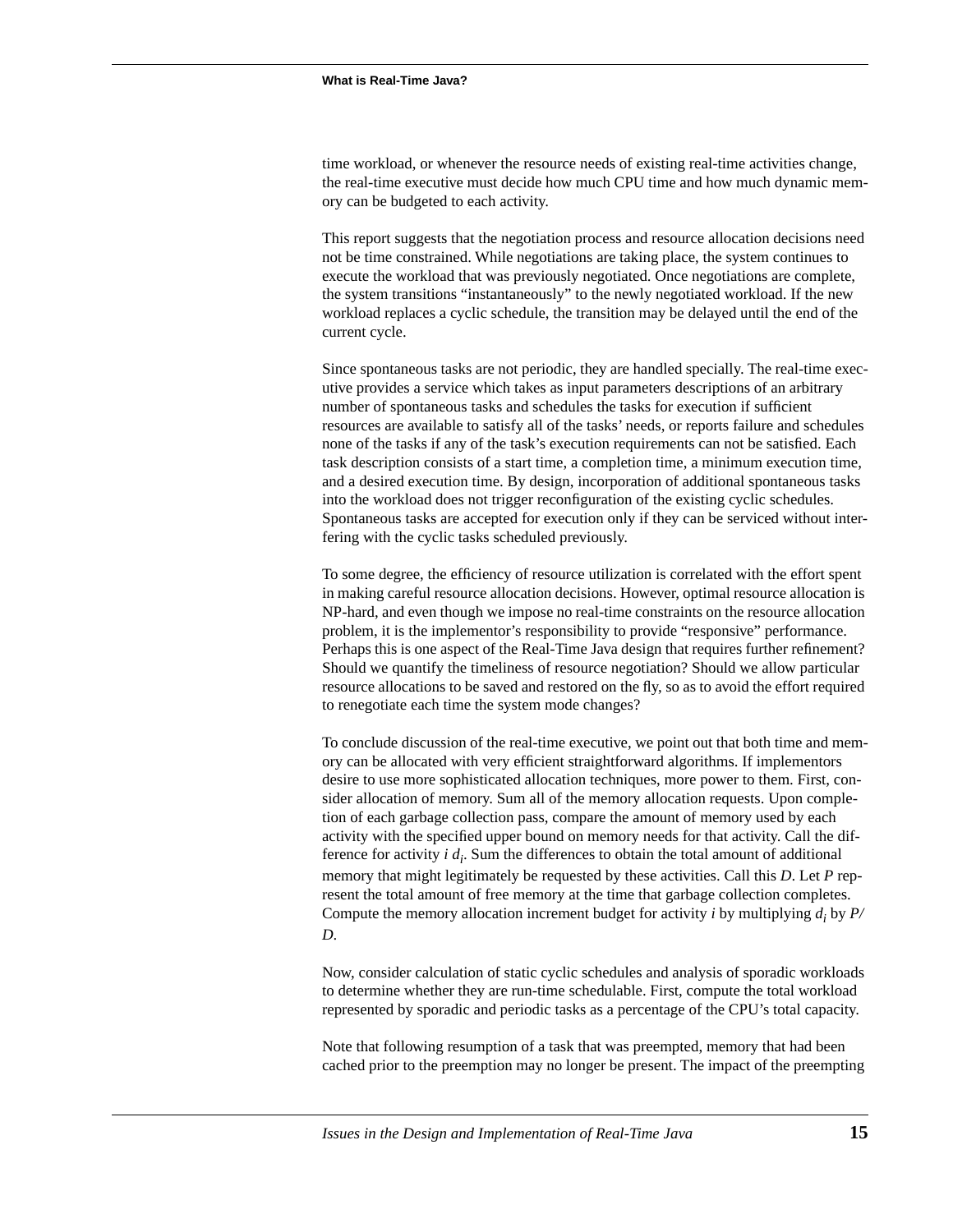task on the cache contents of the preempted task is limited by the cache "footprint" of the preempting task. As described in reference [7], the overhead of cache interference between tasks can be modeled by adding to the cost of the preempting task the time required to restore discarded cache entries into the cache following execution of the preempting task. A conservative upper bound is represented by the time required to execute however many cache read misses are required to fill the complete cache. When computing the total workload, add this time to the cost of each cyclic and sporadic real-time task in the system. If the total workload is less than or equal to 69%, it is schedulable [8]. Otherwise, it may not be. For simplicity, assume that if the workload exceeds 69% it is not schedulable. In this case, we must shrink the workload before proceeding to construct the cyclic scheduling table. We shrink the workload by reducing the service quality of particular real-time tasks and/or by refusing to add new real-time activity's to the workload.

Once the workload has been sufficiently reduced, we construct a cyclic dispatch table by simulating a rate monotonic scheduler on all of the tasks that comprise the workload, simulating each sporadic activity at its worst-case execution frequency. Time slots corresponding to sporadic tasks are left idle in the cyclic schedule. During execution, application-level interrupts are enabled only during idle slots of the cyclic schedule. Assign priorities to sporadic tasks according to rate-monotonic order.

Various optimizations to this scheduling process are possible. Several simple optimizations that offer potential for relatively high payoff include:

- **1.** When constructing the cyclic dispatch table, do not precisely simulate the ratemonotonic scheduling technique. If it is possible to eliminate preemption of a lowpriority task by delaying execution of the high-priority task until after the low-priority task has completed (without violating the time constraints on the high-priority task), do so.
- **2.** In cases for which it was necessary to degrade service quality in order to bound the total workload by 69% of CPU capacity prior to constructing the schedule, it may be possible to expand the amount of execution time granted to particular tasks once the cyclic dispatch table has been constructed.
- **3.** Whenever the cyclic dispatch table includes chains of tasks that are executed one after another, additional analysis is performed to determine whether the tasks can be started ahead of schedule if the previous task(s) in the chain completes ahead of schedule. If so, configure the dispatch table to so indicate. This will result in longer, more useful "idle" times during which spontaneous and sporadic tasks and non-realtime threads can execute.
- **4.** If the static cyclic schedule is considered to be too long because the least common multiple of task periods is too large, simply use rate monotonic scheduling for all tasks. The real-time executive would need to maintain a dynamic queue of awake times in order to trigger execution of periodic tasks at appropriate times.

**Real-Time Management of Dynamic Memory**  Ideally, the real-time programmer would be assured that all of the memory required for execution of a real-time activity would be available in the requested sizes at the desired times. While this may be possible in certain execution environments, it is not practical in others. And relatively high memory and/or run-time overhead costs are associated with providing these sorts of guarantees. As with management of CPU time, we propose that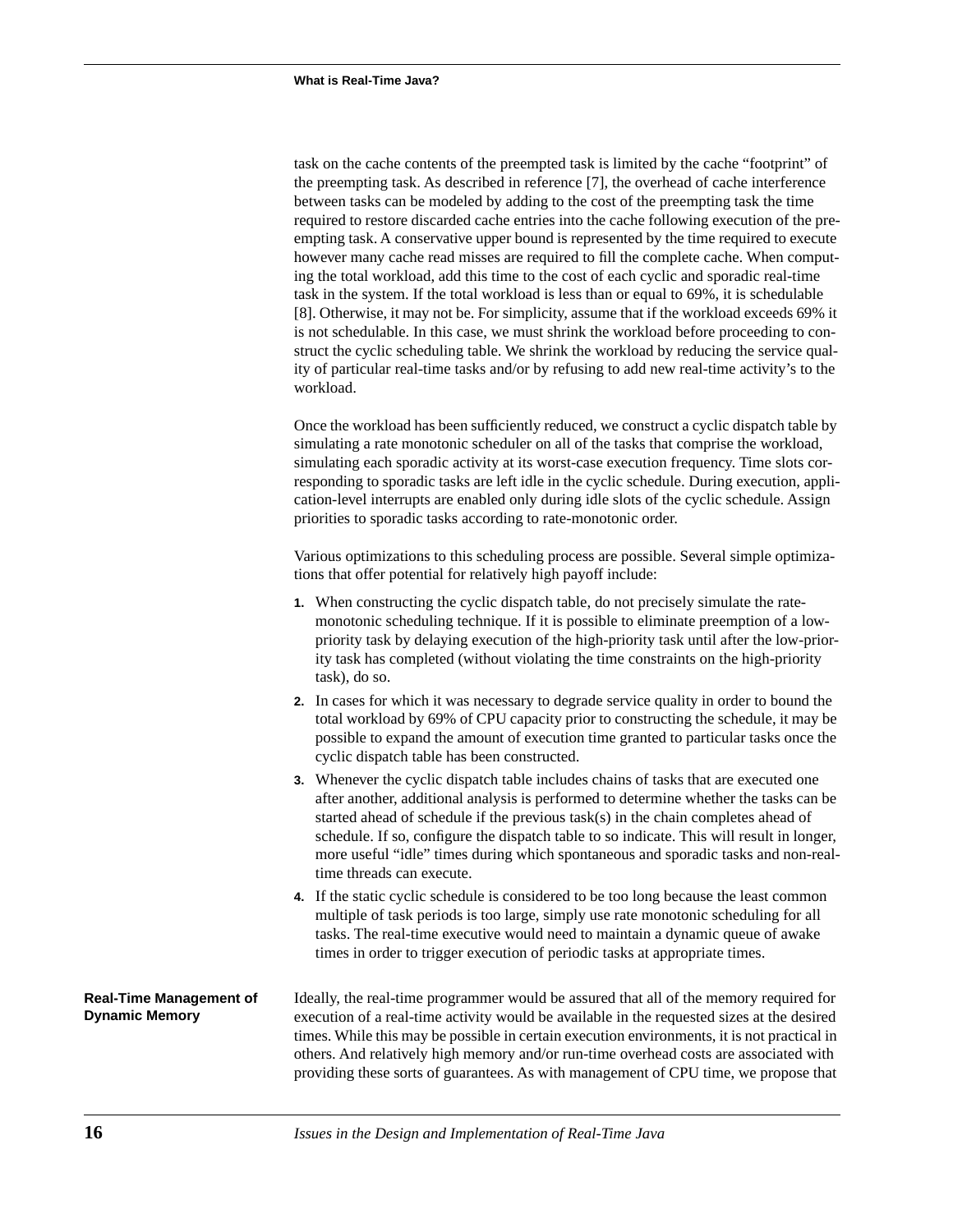for most execution environments, memory be treated as a real-time resource that can be shown to be available most of the time, but cannot always be guaranteed. For those users who require absolute guarantees of memory availability, higher cost hardware implementations are available, assuming that they are willing to limit themselves to execution environments that have been specially designed to provide hard-real-time responsiveness. We view this compromise as unavoidable.

The dynamic memory needs of a particular real-time activity can be characterized in terms of the maximum amount of memory that the application needs to retain as live at any instant of time and the maximum rate at which the application needs to allocate new objects. The second of these parameters is directly related to the rate at which the garbage collector must reclaim objects.

As mentioned above, the real-time activity's configuration manager has the responsibility of determining the values of these parameters in terms of the local execution environment. The activity's administrator negotiates with the real-time executive to determine how much memory will be made available to the application. The real-time executive grants a memory budget to the activity's administrator which is expressed in terms of pessimistic, expected, and optimistic values for each parameter. The pessimistic budget represents the minimum amount of memory that the real-time executive will provide to this activity. In some execution environments, it will not be possible for the real-time executive to promise any amount of dynamic memory; thus application developers who desire to write code that runs in such environments should be prepared to deal with the possibility that dynamic memory cannot be guaranteed. The expected budget represents the amount of memory that the real-time executive expects to be able to provide based on average-case behavior of the garbage collector and the application. The optimistic budget represents an upper bound on the total amount of memory that the real-time executive intends to make available to the activity. For example, the sum over all realtime activities of their optimistic memory budgets probably should not exceed the total amount of available memory<sup>1</sup>.

# *Implementation*

There are many possible ways to implement the run-time support required for execution of Real-Time Java. The simplest and most portable implementation of the real-time executive would be written in Java itself and could be downloaded into anyone's existing Java virtual machine. Of course, such an implementation would not be able to provide a high degree of compliance with hard real-time execution constraints, but would at least serve as a common foundation upon which programs that care about the passage of real time could execute.

**The Java Virtual Machine** In general, we recognize that virtual machine support for real-time activities is a matter of degree:

<sup>1.</sup> The sum may actually exceed the total amount of available memory in environments that do not enforce any sort of logical partitioning of the dynamic heap.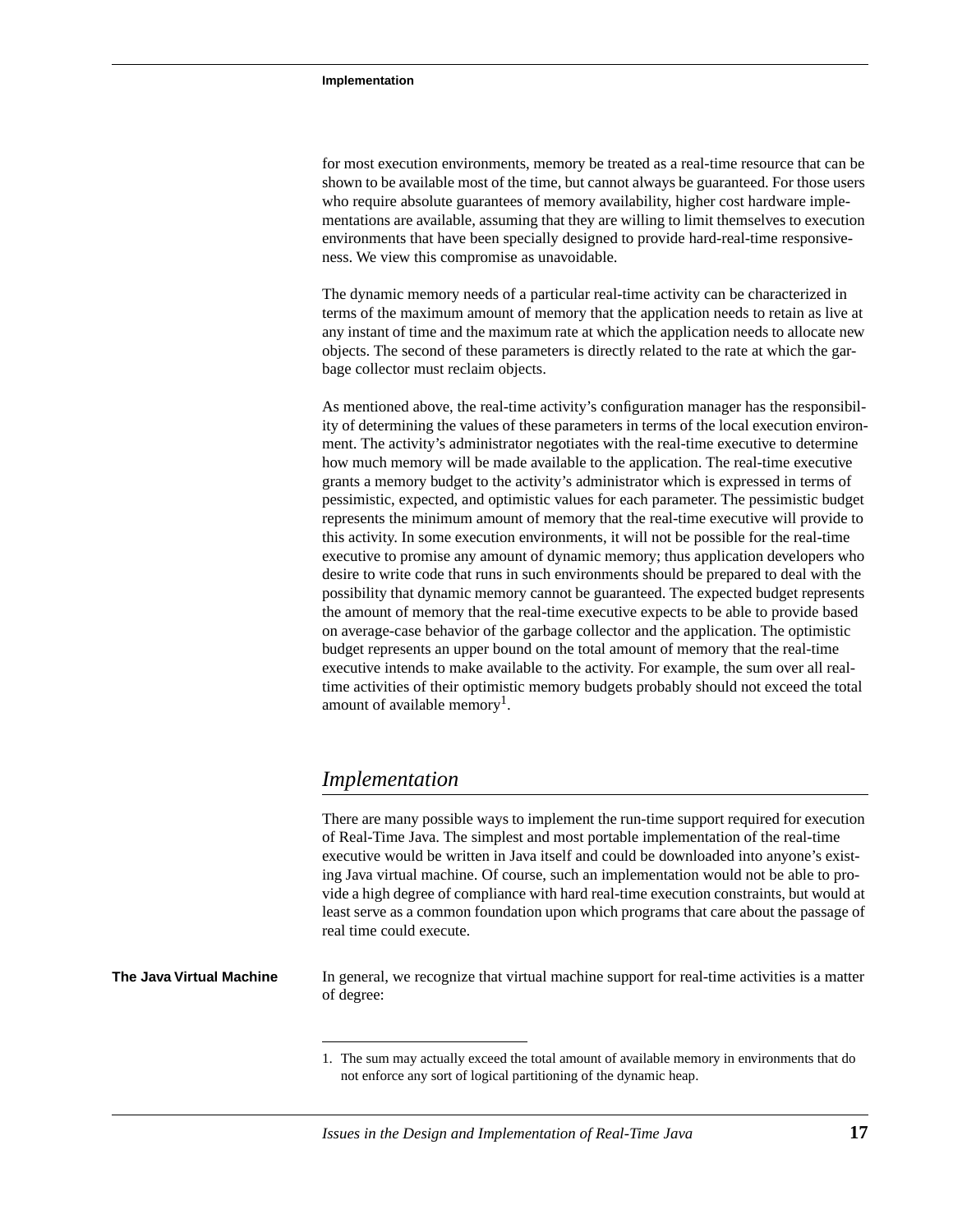|                              | 1. The nature of most current desktop computing environments is such that interference<br>from, for example, other Unix processes is beyond the control of the Java virtual<br>machine. In these environments, real-time response is provided "as much as possi-<br>ble." Within the Java run-time system, resources are allocated according to the real-<br>time execution plan, as it is adjusted dynamically to accommodate for interference<br>from other non-Java processes. Note that because of non-determinism in the execu-<br>tion environment, it is even more important in these systems to be able to refine the<br>plan for execution of real-time tasks on the fly.                                                                                                           |
|------------------------------|----------------------------------------------------------------------------------------------------------------------------------------------------------------------------------------------------------------------------------------------------------------------------------------------------------------------------------------------------------------------------------------------------------------------------------------------------------------------------------------------------------------------------------------------------------------------------------------------------------------------------------------------------------------------------------------------------------------------------------------------------------------------------------------------|
|                              | 2. In embedded Java systems (e.g. Java running on a single-tasking CPU, or, for exam-<br>ple, on a dedicated network terminal), interference from other activities outside the<br>control of Java is eliminated. However, such systems may choose not to use time-<br>deterministic implementations of all language features in order to provide higher<br>throughput and/or more efficient utilization of available system resources (e.g. mem-<br>ory).                                                                                                                                                                                                                                                                                                                                    |
|                              | 3. In embedded Real-Time Java environments, great care would be taken to ensure that<br>all components of the Java implementation work together to provide time-con-<br>strained execution of real-time activities. Average-case performance may suffer<br>because of trade-offs selected in order to achieve tight real-time control.                                                                                                                                                                                                                                                                                                                                                                                                                                                       |
|                              | 4. In order to achieve the tightest possible latency bounds combined with highest possi-<br>ble system throughput, it will be desirable to integrate a custom software implemen-<br>tation with custom hardware designed to support real-time garbage collection and<br>fine-grained control of time. With proper hardware support, tight real-time guaran-<br>tees can be provided without degrading average-case system throughput.                                                                                                                                                                                                                                                                                                                                                        |
|                              | Note that this approach represents an important advance over the current practice, even<br>for run-time environments that do not guarantee rigorous compliance with real-time<br>constraints. In current general purpose computing systems, the run-time environment<br>has no awareness of what real-time behavior is desired and what parameters are avail-<br>able within which to adjust the execution of individual real-time activities in order to<br>achieve the desired real-time behavior. Though many run-time implementations may not<br>provide strictly "correct" real-time behavior, we expect that most environments will find<br>it possible to quickly adjust for any real-time noncompliance by dynamically adjusting<br>the quality of service of individual components. |
| <b>Code Generation Model</b> | In order to enable analysis of worst-case execution times of all atomic segments, includ-<br>ing the startup and finalization code associated with real-time tasks, these code seg-<br>ments must be distinguished from other code by the Java translator. Whether the<br>distinguishing characteristic consists of special byte-code instructions or simply of<br>reserved method names remains to be determined.                                                                                                                                                                                                                                                                                                                                                                           |
| The Byte-Code Analyzer       | In traditional Java run-time implementations, Java byte-code programs are analyzed                                                                                                                                                                                                                                                                                                                                                                                                                                                                                                                                                                                                                                                                                                           |

**The Byte-Cod** prior to execution in order to verify that the code conforms to expected conventions. In an implementation of a Real-Time Java run-time system, the byte code analyzer has the additional responsibility of determining through analysis the worst-case times required to execute atomic segments of code, including the startup code and finalization code associated with real-time tasks. We do not expect to be able to analyze arbitrarily complex code segments. Part of the design of Real-Time Java that remains to be refined is a standard that describes the control structures that the byte-code analyzer is capable of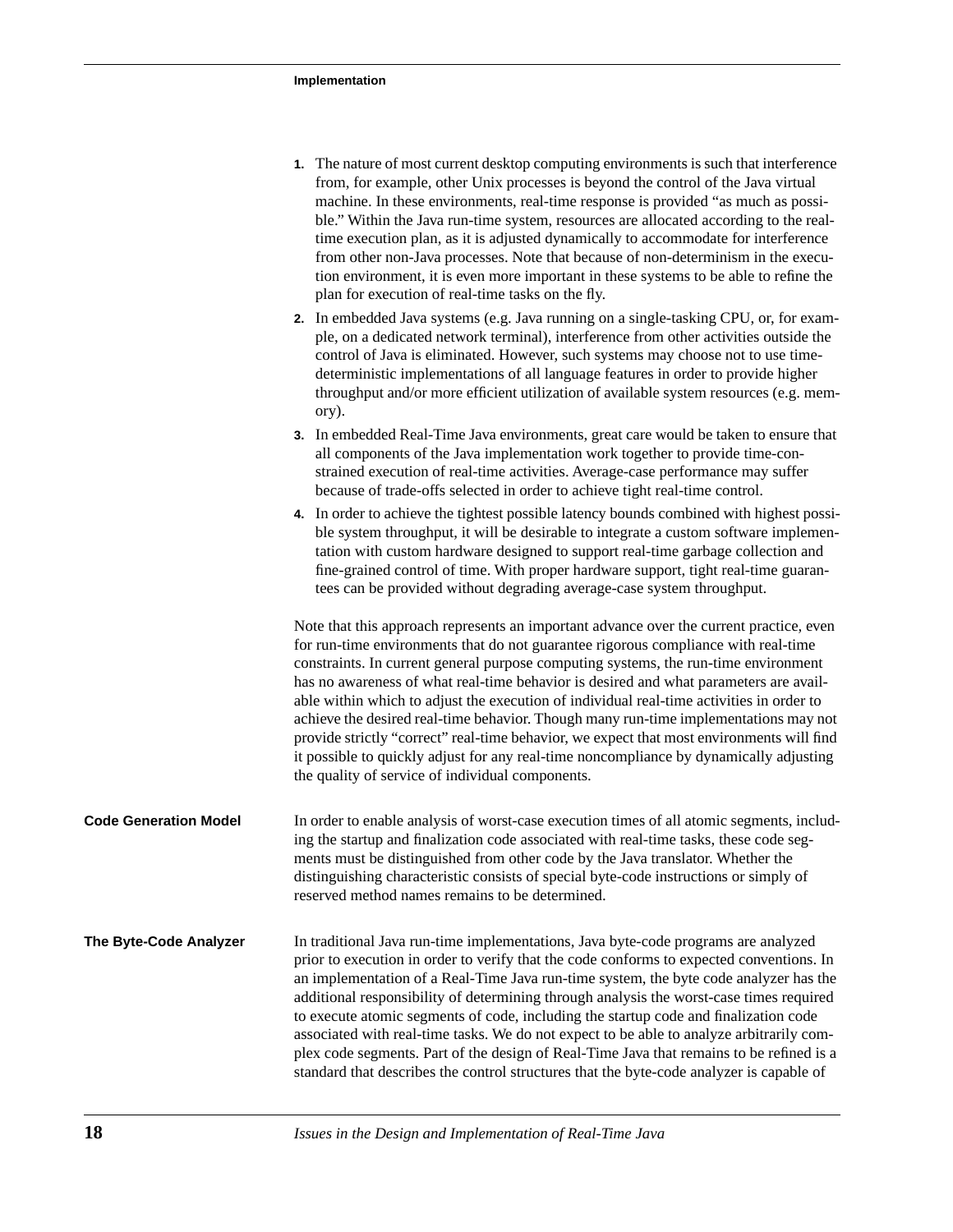|                              | analyzing to determine worst-case execution times. Furthermore, we do not necessarily<br>expect to obtain tight bounds on task execution times. The purpose of execution time<br>analysis is to enable reliable operation of the real-time system. Scheduling decisions are<br>based more on average-case measured task execution times rather than on worst-case<br>times derived through static analysis.<br>Whenever possible, it is desirable that the byte-code analyzer also determine the worst-<br>case stack size of each thread and real-time task. If this information is available, the cre-<br>ation of threads and tasks is likely to be more efficient in that the amount of memory set<br>aside to represent the stack is typically smaller. Further, run-time efficiency is improved                                                                                                                                                                                                                                                                                                                                                                                                                   |
|------------------------------|-------------------------------------------------------------------------------------------------------------------------------------------------------------------------------------------------------------------------------------------------------------------------------------------------------------------------------------------------------------------------------------------------------------------------------------------------------------------------------------------------------------------------------------------------------------------------------------------------------------------------------------------------------------------------------------------------------------------------------------------------------------------------------------------------------------------------------------------------------------------------------------------------------------------------------------------------------------------------------------------------------------------------------------------------------------------------------------------------------------------------------------------------------------------------------------------------------------------------|
|                              | because the object methods invoked during execution of the corresponding thread or<br>real-time task need not check for stack overflow.                                                                                                                                                                                                                                                                                                                                                                                                                                                                                                                                                                                                                                                                                                                                                                                                                                                                                                                                                                                                                                                                                 |
| <b>Byte Code Translation</b> | When translating code segments that are intended to be executed atomically, the byte<br>code translator must generate code to enforce atomicity. For best performance, the ato-<br>micity enforcing code should be in-lined at the point from which the atomic segment is<br>invoked. Atomic code invoked from within a sporadic task may need to be surrounded<br>by invocations of kernel functions that provide dynamic mutual exclusion protection.<br>When the same code is invoked from within a periodic task, the most efficient imple-<br>mentation may be to simply check the time remaining in the task's time slice before<br>entering into the atomic segment of code. If the run-time system is able to efficiently<br>make this information available, the byte code translator should generate the code<br>required to obtain and compare with this time.                                                                                                                                                                                                                                                                                                                                               |
| The Real-Time Executive      | The real-time executive has three major responsibilities:                                                                                                                                                                                                                                                                                                                                                                                                                                                                                                                                                                                                                                                                                                                                                                                                                                                                                                                                                                                                                                                                                                                                                               |
|                              | 1. To make resource allocation decisions. In order to minimize its impact on system<br>throughput, such decisions are made relatively rarely. Once made, individual activi-<br>ties do much of the work required to manage the resources that have been granted<br>them without necessitating further interaction with the real-time executive.                                                                                                                                                                                                                                                                                                                                                                                                                                                                                                                                                                                                                                                                                                                                                                                                                                                                         |
|                              | 2. To dispatch tasks and raise watchdog timeout exceptions at appropriate times. These<br>events may be very frequent (e.g. thousands of events per second) so it is important<br>to minimize the effort required to service them.                                                                                                                                                                                                                                                                                                                                                                                                                                                                                                                                                                                                                                                                                                                                                                                                                                                                                                                                                                                      |
|                              | 3. To maintain an accurate representation of real time and make this available to inde-<br>pendent real-time activities.                                                                                                                                                                                                                                                                                                                                                                                                                                                                                                                                                                                                                                                                                                                                                                                                                                                                                                                                                                                                                                                                                                |
|                              | <b>Resource allocation decisions.</b> In the best of worlds, resource allocation is straightfor-<br>ward because there are sufficient resources to satisfy every application's desires. But in<br>the real world, resources are limited and every application desires as much as it can get.<br>The simplest method for resource allocation is to divide resources equally in proportion<br>to the sizes of each application's requests. Alternately, it may be desirable for the<br>resource allocator to treat certain activities as more important than others, thus favoring<br>their requests for resources. We view these matters as local administrative issues and do<br>not consider them to be part of the Real-Time Java programming interface. It appears<br>that it would be straightforward for particular run-time environments to provide users<br>with menus that enable them to specify their preferences in this regard. It also seems<br>possible that, at the user's discretion, automatic determination of importance could be<br>provided by tools that, for example, monitor which windows are visible and/or active<br>and automatically treat the corresponding activities as more important. |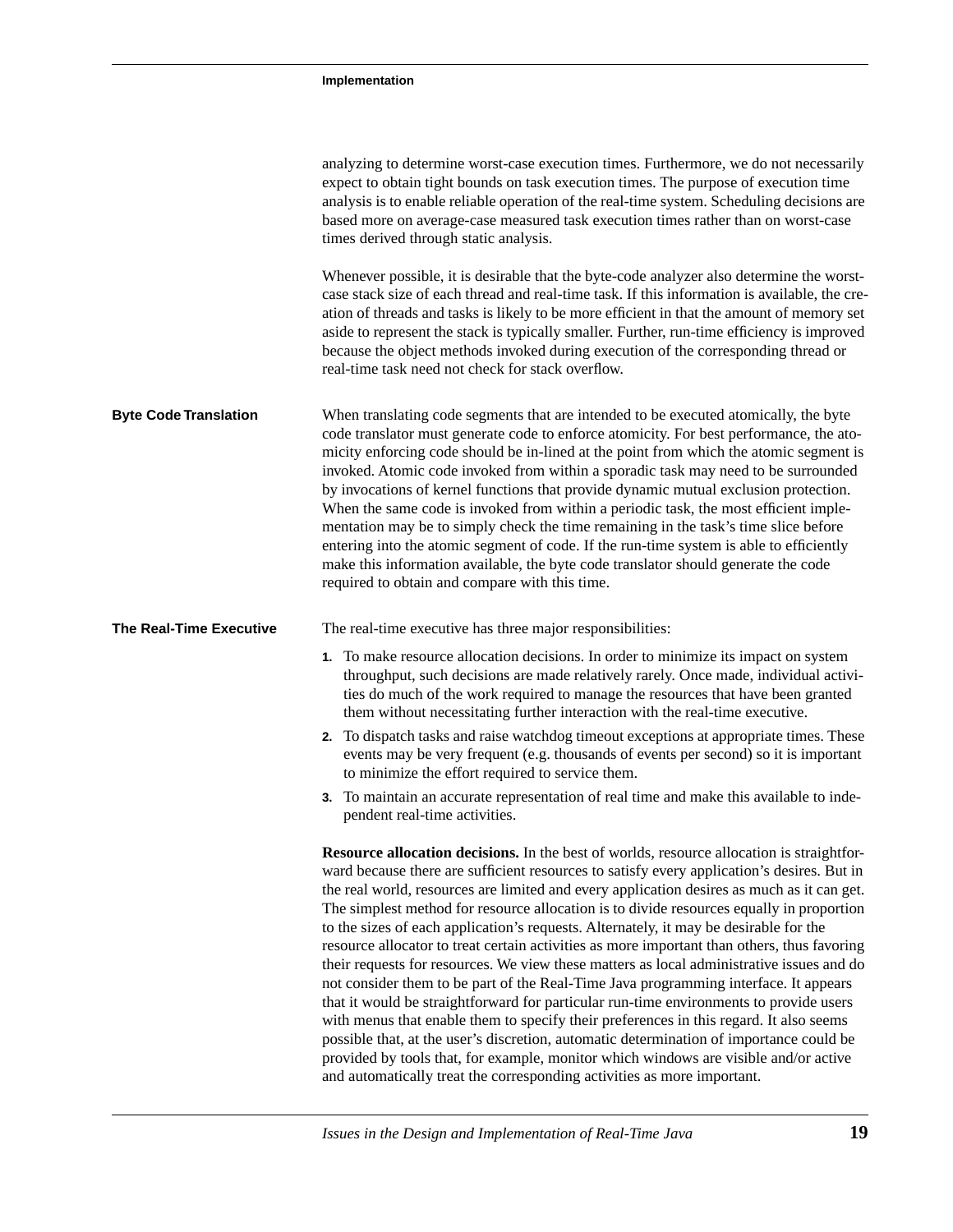**Dispatch of tasks and watchdog timers.** Two of the most popular scheduling techniques for implementation of current real-time systems are static cyclic and rate monotonic scheduling. A static cyclic schedule, which is computed prior to execution time, is simply an agenda denoting time slots when particular tasks are to be executed. Once the agenda has completed, it is repeated. There are a number of reasons that static cyclic scheduling is often preferred in, for example, commercial avionics and military systems:

- **1.** Because the schedule is computed prior to execution time, it is perfectly known exactly when each task will execute. There is no uncertainty, for example, in timing analysis introduced by the possibility that certain tasks will be blocked from executing important code by semaphore-like locks owned by lower priority activities.
- **2.** There is very low run-time overhead associated with a static cyclic agenda because all scheduling decisions are made prior to execution time. The dispatcher treats the agenda as a circular queue and always looks at the head of the queue to determine the next event with which it must concern itself.
- **3.** There is no need to incur any run-time overhead or kernel calls in the implementation of mutual exclusion locks. Such locks can be enforced prior to run-time by scheduling tasks in such a way that they are known not to interfere with one another.
- **4.** Because scheduling decisions are made prior to run time, an arbitrarily large amount of effort can be spent in computing an efficient schedule. With sufficiently large expenditure of scheduling effort, it is possible to achieve 100% system utilization. With much less effort, utilization of 69% is easily achieved.

The main disadvantage of static cyclic schedules is that they are static, unchanging. Sporadic events are not easily handled in these environments, but changes in the system workload can be accommodated by replacing one cyclic schedule with another.

Rate monotonic scheduling characterizes a technique in which the worst-case execution times and the worst-case execution frequencies of all tasks are known prior to run time, but the exact times at which particular tasks will be invoked is not known. The general technique is to assign task priorities in order of decreasing execution frequency. So the task that executes most frequently has highest priority and the task with least frequent execution has lowest priority. The run-time scheduler has the responsibility of ensuring that at all times, the highest priority task that is ready to run is scheduled for execution.

Note that there is more run-time overhead with a rate-monotonic scheduler because the scheduler must maintain a priority queue of all tasks that are ready to run. Additionally, there is execution-time overhead and uncertainty introduced because of the need to enforce mutual exclusion using dynamic locks.

Our recommendation is to implement cyclic and ongoing real-time tasks using a dynamically constructed static cyclic schedule and to implement sporadic tasks using rate monotonic scheduling techniques. The scheduling of spontaneous tasks is implemented through the use of a second dispatch queue that interleaves time slots with the cyclic dispatch queue.

Ideally, tasks that are executing as part of a static cyclic schedule would be allowed to enquire of the run-time kernel to determine how much time is remaining in their current execution time allotment. This time can be used as a guidepost to determine whether it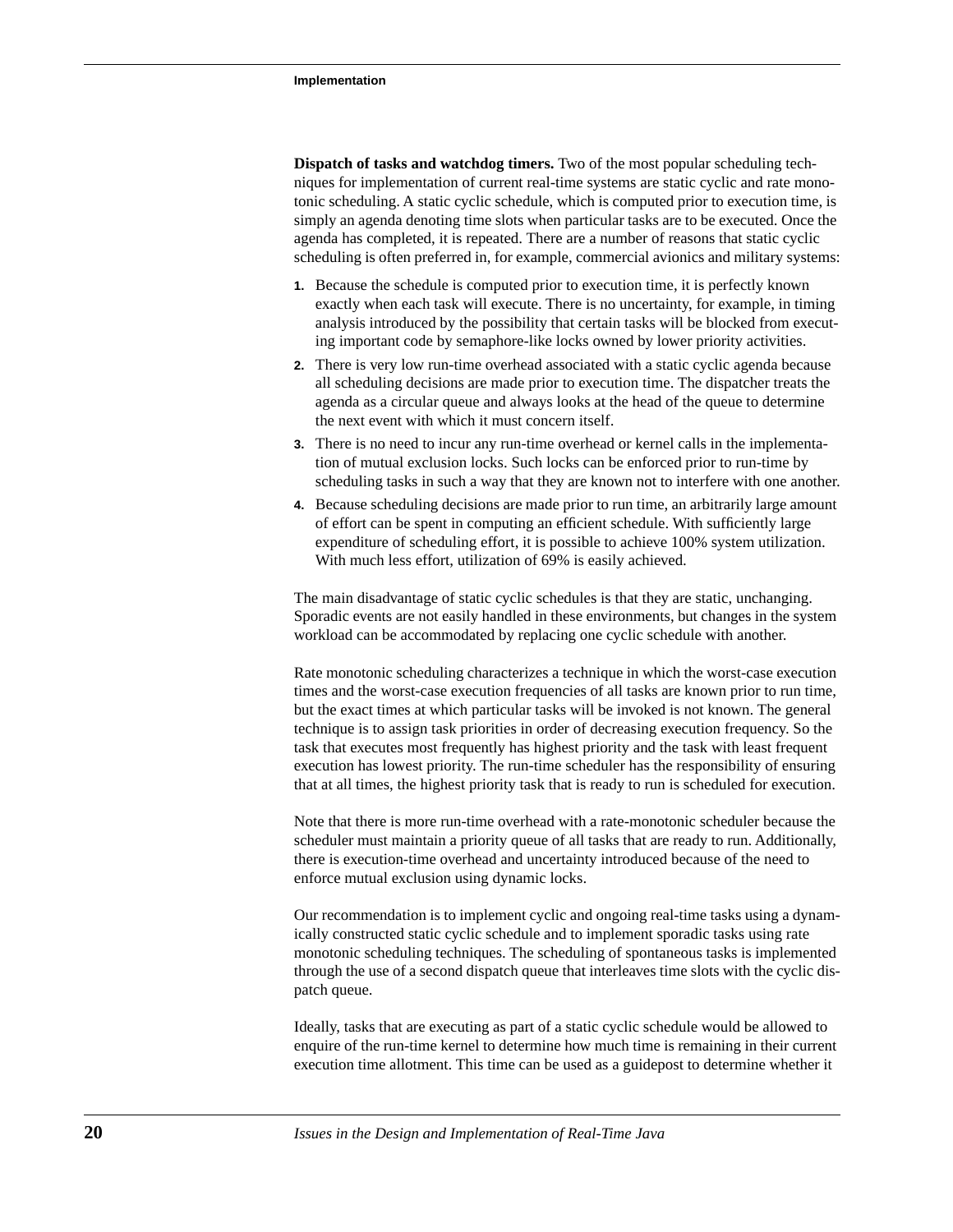is possible to complete the next atomic segment of code based on knowledge of the worst-case time required to execute the atomic code. In systems for which this is possible, this offers an efficient implementation of mutual exclusion enforcement for cyclic and ongoing real-time tasks.

**Run-Time Services** In Real-Time Java, most scheduling decisions are based on typical execution times rather than worst-case times. Since Java software is developed on different hardware than the systems on which it normally runs, and since developed Java byte codes run on a variety of different hardware configurations, it is necessary to analyze the code in the environment in which it is going to run.

> The application developer is responsible for providing a configuration manager that is capable of exercizing each task in the local execution environment to determine its execution time requirements. In order to measure task execution times, the run-time system must provide the ability to accurately measure time. Furthermore, it may be desirable that the run-time environment provide an ability to invalidate and/or disable memory caches so as to allow measurement of code when it is not benefiting from cache speedups.

> Facilities must be provided in the run-time environment to explicitly invoke sporadic and spontaneous tasks from within other real-time tasks, and for embedded Java implementations, to automatically invoke sporadic tasks in response to particular interrupts. The question of whether to expect the run-time system to enforce sporadic task execution frequencies remains to be addressed.

> The real-time activity's administrator is responsible for negotiating with the real-time executive to obtain time and memory budgets for execution of the real-time tasks that comprise the activity. In order for the administrator to determine the time required to execute the atomic segments of code that comprise part of this activity, the run-time system needs to provide a mechanism whereby the worst-case execution times of atomic segments, as determined by the real-time version of the byte-code analyzer, can be determined. Perhaps this information can be obtained by invoking a special worst-caseexecution-time method that is associated with each atomic segment object.

In order to allow an activity's administrator to adjust task periods so as to align them with the existing cyclic dispatch table, there must be a standard mechanism by which Java programs can determine the current length of the dispatch table.

At the Java source and byte-code levels of abstraction, all atomic segments of real-time code use the same representation. However, translation of atomic segment byte codes to native machine instructions will depend on the mutual exclusion enforcement mechanisms that are used in the host Java virtual machine implementation. In some cases, implementation may consist simply of disabling interrupts. In others, it may consist of setting a particular variable to point to the instruction that follows the critical segment of code so that any attempt to context switch could be preceded by execution of all of the instructions that precede the instruction so identified. Yet another possible implementation is to check how much time is remaining in the current task's time slot and only allowing entry into the atomic code segment if the remaining time is at least as great as the known worst-case time required to execute the atomic code segment. Whatever the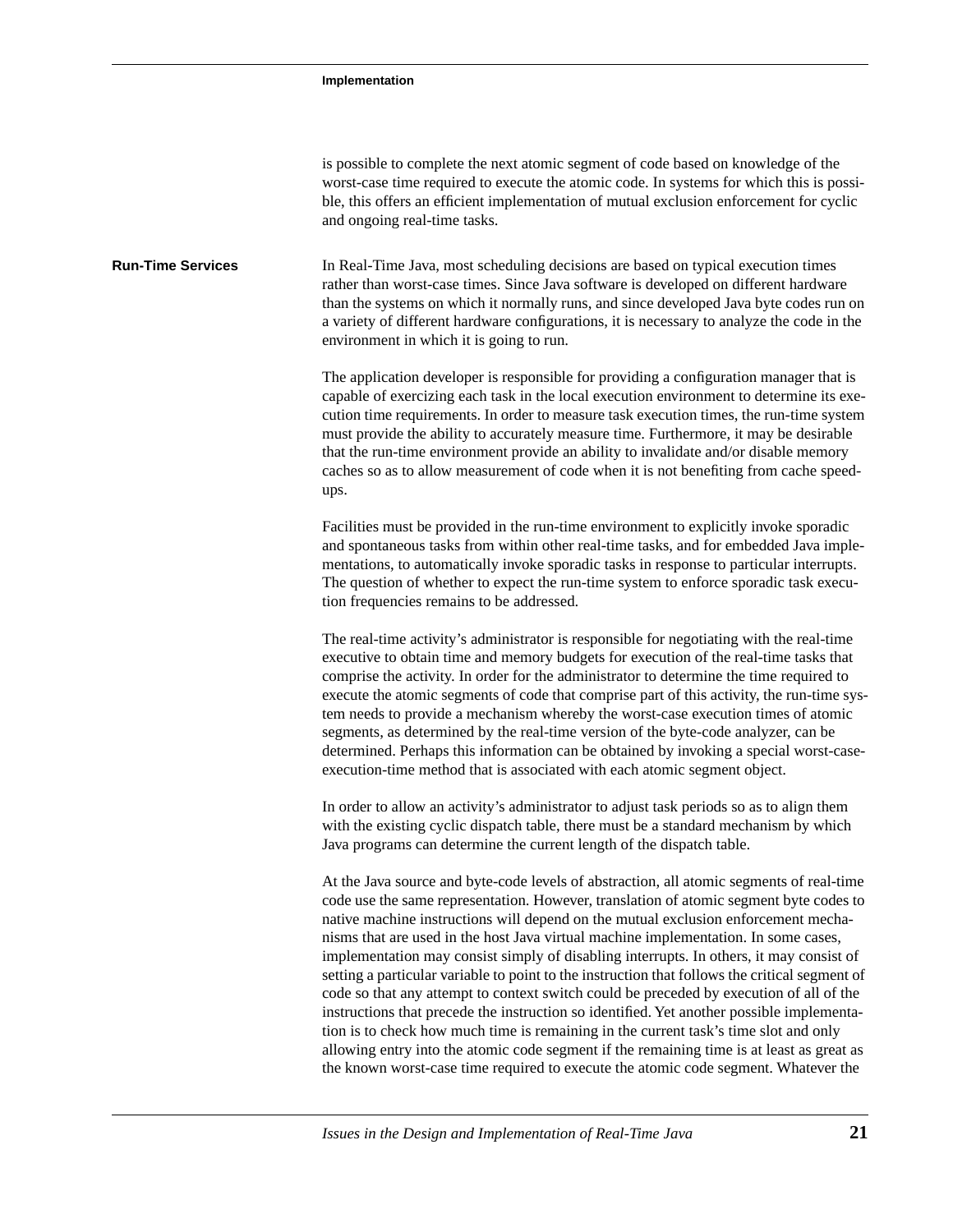| implementation technique, it is important that the run-time support system provide the |
|----------------------------------------------------------------------------------------|
| mechanisms necessary to implement it.                                                  |

In embedded Real-Time Java systems, it will be necessary to develop custom device drivers for nonstandard hardware components. Such device drivers can be implemented as native methods. Regardless of implementation technique, it would be desirable to standardize the interface to custom device drivers. This would benefit both the implementor of the device driver and the device driver's users. Note that it will also be necessary to allow such native drivers to include interrupt handlers that trigger execution of sporadic Java tasks.

In order to support reliable real-time garbage collection, it is desirable to eliminate all aspects of conservative pointer scanning from the system. Otherwise, it is not possible to defragment memory and memory leaks may be introduced by conservative scanning. Consequently, we recommend that new conventions be developed for the implementation of native methods in environments that intend to provide fully accurate garbage collection. In these environments, all access to Java data structures must be stylized through, for example, use of C macros in order to make it possible for the garbage collector to accurately distinguish pointers from non-pointers within the native method's stack frame and static variables.

| <b>Real-Time Garbage</b> | There are a variety of garbage collection techniques that can, to varying degrees, sup-    |
|--------------------------|--------------------------------------------------------------------------------------------|
| <b>Collection</b>        | port real-time garbage performance as it has been characterized in this report. Below,     |
|                          | several of the feasible techniques are summarized briefly. This list is not intended to be |
|                          | exhaustive. First, we identify several of the ways in which the garbage collection sub-    |
|                          | system may introduce unpredictability into the run-time environment.                       |

**Garbage collection faults.** Since all of the threads and real-time activities running in a particular Java execution environment share use of a single dynamic heap, it is possible for one uncooperative thread to crash all other threads by simply allocating and hoarding all available memory. To prevent this from happening, the real-time executive must enforce dynamic memory allocation budgets. One possible implementation consists of:

- **1.** Tagging every allocated object with a field that identifies the activity that allocated it.
- **2.** Tallying the total amount of each activity's dynamic memory that is live at the termination of each garbage collection pass.
- **3.** Dividing the free memory that is available upon completion of garbage collection between currently executing activities, reserving some of this memory for new activities that might be instantiated prior to completion of the next garbage collection pass. This partitioning of memory is represented as an activity-specific allocation budget.

According to this convention, task *A* cannot reallocate the memory corresponding to a newly dead object until after the garbage collector has reclaimed this memory. Note that the time required by the garbage collector to reclaim this memory is system dependent. However, this system dependency is properly abstracted by the real-time activity's administrator when it negotiates for access to dynamic memory both in terms of the maximum amount of live memory and in terms of the maximum rate of memory allocation. See "Administrator" on page 11.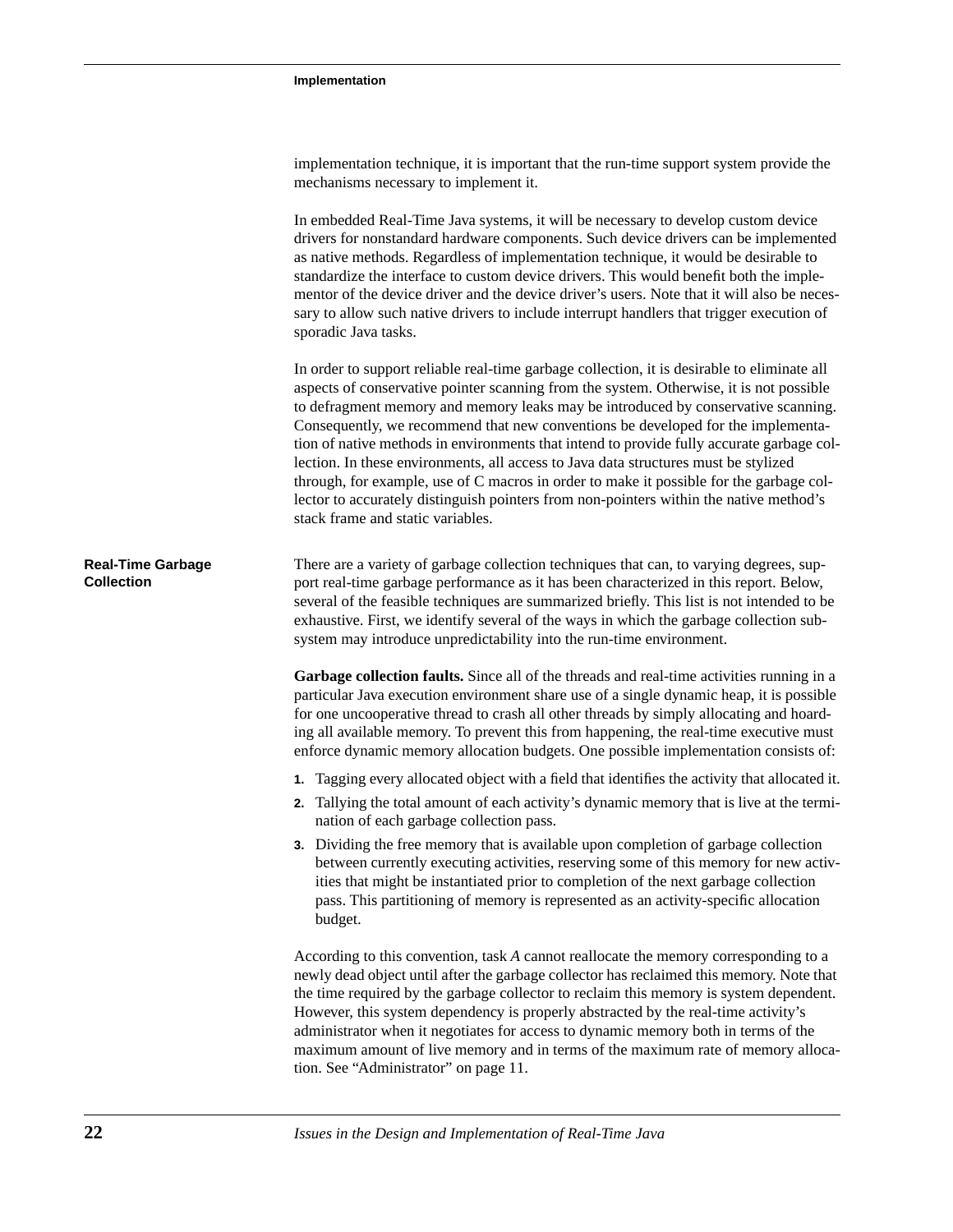The ideal garbage collector would instantaneously reclaim and defragment the memory associated with each object that becomes dead. However, practical implementations of garbage collectors need time first to recognize objects as dead, and then to defragment free memory segments. Therefore, the memory allocator may fail to satisfy legal allocation requests either because dead memory has not yet been reclaimed, or because reclaimed memory is fragmented to the degree that there is not a sufficiently large free segment currently available, even though the total amount of free memory is larger than the size of the request. In both of these cases, waiting for additional garbage collection to complete before reissuing the allocation request may solve the problem.

In this model of dynamic memory management, there are two possible reasons why an allocation request cannot be immediately satisfied: (1) the task's total allocation budget has been exceeded, or (2) the available free pool does not have a sufficiently large allocatable segment because of fragmentation. We recommend that individual tasks be able to distinguish between these two situations at the time their allocation requests are rejected. This suggests the need for a per-thread state variable that identifies the problem associated with the thread's most recently denied allocation request.

In a different execution model, the run-time system might allow tasks to allocate beyond their dynamic memory budget, under the assumption that the garbage collector will subsequently discover that the task has released sufficient memory to justify the allocation request. This allows more aggressive utilization of available memory amongst wellbehaved trusted tasks. However, if the garbage collector subsequently discovers that a particular task's memory budget has been exceeded, the only way to recover from this error is to kill the task, reclaiming all of its memory. Meanwhile, availability of memory for other tasks in the system has been compromised. Additional time is required to reclaim the memory that had been erroneously allocated to the rogue task in order to make it available to the other tasks for which the memory had originally been reserved. Currently unresolved is the exact handling that is given to a task that is discovered after the fact to have violated its memory allocation budget. Presumably, we would define an exception to be raised in this case, and would disable any dynamic memory allocation from being performed within the corresponding exception handler. Upon termination of the exception handlers, the activity is considered to be dead.

**Conservative mark and sweep garbage collection.** Conservative garbage collectors are unable to reliably distinguish between pointers and non-pointers [9]. Because the compiler is not required to generate the code that would be necessary to tag pointers, conservative garbage collection is fairly easy to implement and has a low run-time overhead. In conservative garbage collectors, the garbage collector treats any word that contains a value that represents a valid address as a pointer. This means that it is possible for an integer whose value is in the range that represents legal addresses to cause dead memory to be conservatively retained. Furthermore, since it is uncertain whether the suspected pointer really represents raw data or a memory address, it is not possible for the garbage collector to relocate the referenced object in order to defragment memory.

Nevertheless, conservative techniques are very popular in implementations of garbage collection for C and  $C_{++}$ , and it appears that they will also be popular in implementations of Java. They perform well on average, both in terms of memory allocation throughput, and in terms of memory utilization.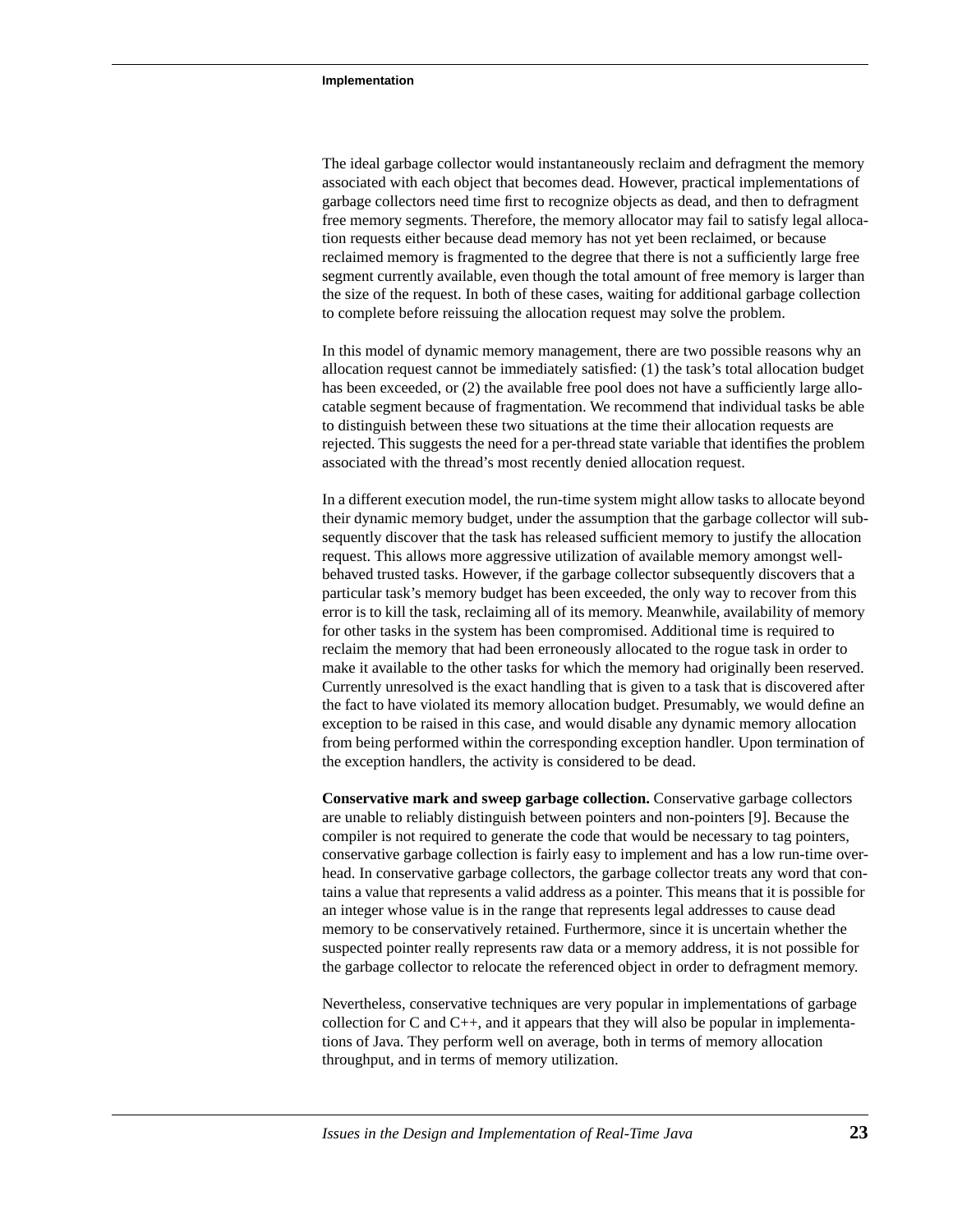In order to make a conservative garbage collector compatible with real-time constraints, it is necessary to partition the free pool into segments of different sizes and to divide the total garbage collection effort over time. Suppose, for example, that free list 0 represents objects ranging in size from 16 to 31 bytes, that list 1 represents objects ranging from 32 to 63 bytes, and so on. Given this organization, the time required to allocate memory is bounded by the time required to examine each free list. On a 32-bit computer, there would be no more than 32 free lists.

For purposes of discussing time division of the total garbage collection effort, assume that the conservative collector uses a mark and sweep garbage collection technique. The total effort required to perform garbage collection consists of the effort required to mark and scan all live objects added with the effort required to sweep through the complete heap. An upper bound on the number of live objects is the sum of the number of objects that were live upon completion of the previous garbage collection pass and the number of objects that were allocated since completion of the previous garbage collection pass. At the moment garbage collection begins, the free lists contain a certain known amount of memory. Pace the allocation of this memory against the progress of the garbage collector, making sure, for example, that 30% of the garbage collection effort has completed prior to allocation of 30% of the remaining free pool.

Note that there is no worst-case bound on memory leaks that might be introduced by conservative scanning. Further, defragmentation of the heap is not possible. Thus, it would not be possible for a Java virtual machine that is using conservative garbage collection techniques to guarantee any lower bound on the amount of memory that will be available to particular real-time activities. Nevertheless, since conservative garbage collection has been demonstrated to perform well on average, expected and optimistic memory availability will be useful quantities.

**Copying garbage collection.** Copying garbage collection consists of periodically copying all live objects from one region of memory, called *from-space* to another equal-sized region of memory, called *to-space* [10]. If some of the objects residing in *from-space* are no longer live, the copied objects will not fill *to-space*. Thus, it is typically possible to allocate new objects in *to-space* while old live objects are being relocated, under the assumption that much of the current contents of *from-space* is dead. If all tasks that share access to the dynamic heap are trusted to be well behaved, this is a reasonable assumption. But if some of the tasks are unknown or untrusted, as is typical in Java execution environments, then it is somewhat risky to allocate new objects from *to-space* until after garbage collection has terminated.

One of the greatest benefits of copying garbage collection is that it fully defragments the free pool each time it completes a garbage collection pass. Thus, tasks that stay within their allocation budgets are guaranteed that memory will never be denied to them because of fragmentation problems. In fact, this is the only garbage collection technique that we are aware of which offers this guarantee to the client applications.

A disadvantage of copying garbage collection is that it imposes a high run-time overhead on execution of software. First, copying garbage collection is incompatible with conservative garbage collection techniques. Thus, extra code must be executed to maintain tags that distinguish pointers from non-pointers. Second, to coordinate the sharing of data structures between background garbage collection activities and ongoing execu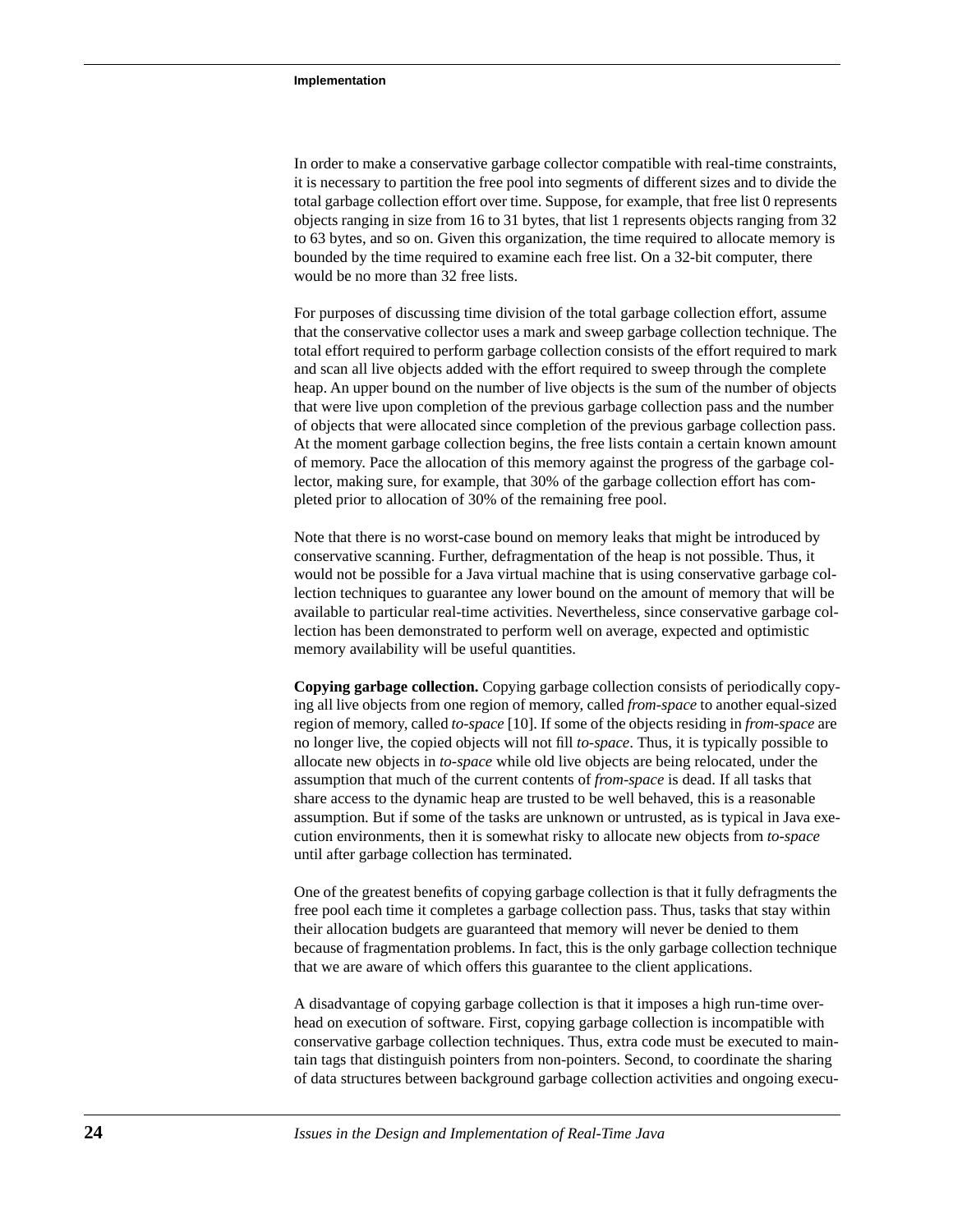tion of application software, it is necessary to execute several extra instructions each time the application software refers to a dynamically allocated object. In particular, each time a word is fetched from memory, its value must be examined to determine if it is a pointer to *from-space*. If so, the word is replaced with the corresponding *to-space* pointer before making its value available to the application software. Note that this requires the referenced object to be copied to *to-space* if it had not already been copied. This overhead has been measured to more than double the execution time of certain benchmark applications [11]. A third disadvantage of copying garbage collection is that it requires a minimum of twice as much memory as is actually accessible to the application at any instant of time.

**Brook's optimization to copying garbage collection.** This optimization is designed to reduce the execution-time penalty of copying garbage collection at the expense of one extra word per object [12]. The extra word serves as an indirection pointer. For the old copies of *to-space* objects residing in *from-space*, the indirection pointer refers to the corresponding *to-space* object. For a *from-space* object that has not yet been copied, the indirection pointer refers to itself. Similarly, for every *to-space* object, the indirection pointer refers back to itself. Every access to an object follows the indirection pointer to find the currently active version of the object. Meanwhile, garbage collection consists of sweeping through the objects copied into *to-space* and replacing all *from-space* pointers with the corresponding *to-space* addresses. Brook's optimization replaces the conditional range-checking test required by each memory read operation with a level of indirection associated with every read and write operation. In comparison with traditional non-real-time implementations of Lisp on Motorola 68000 processors, Brooks reports that the cost of fetching a pointer out of a dynamically allocated object takes 125% longer in the original copying algorithm and only 37.5% longer in his improved algorithm [12].

**Accurate incremental mark and sweep garbage collection.** Note that the incremental mark and sweep garbage collection technique described above is compatible with accurate garbage collection techniques as well as with conservative techniques. In comparison with conservative mark and sweep garbage collection, the benefit of accurate garbage collection is that memory leaks cannot be introduced by the conservative scanning process. However, there is a high cost associated with tagging of all pointers to enable accurate garbage collection. In comparison with copying garbage collection, the benefits include much higher utilization of memory and smaller run-time overhead; since live objects are not relocated, less effort is required to coordinate garbage collection with activation processing.

**Mostly stationary real-time garbage collection.** Mostly stationary garbage collection is a hybrid between copying and accurate mark and sweep garbage collection. The free pool is divided into *N* equal-sized demi-spaces. Two of the demi-spaces serve as *to-* and *from-space* respectively. The rest are collected using mark and sweep techniques. The benefit of this technique is that it offers memory utilization efficiencies close to that of mark and sweep techniques on average while still allowing memory to be defragmented in real time. Mark and sweep garbage collection is typically at least 50% more efficient than copying garbage collection [13]. In the worst case, the memory utilization of mostly stationary garbage collection is approximately the same as for the fully copying technique [13].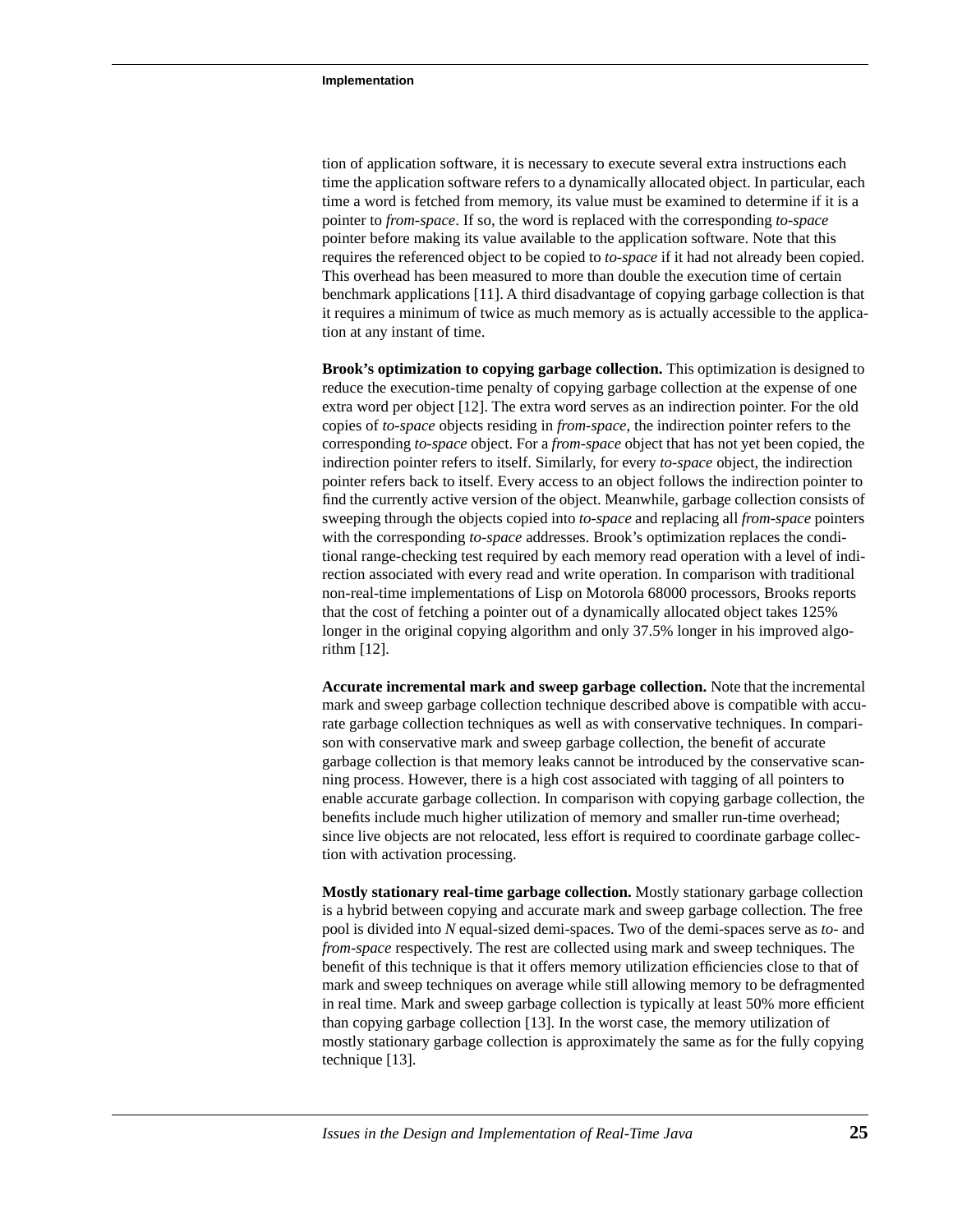**Real-time generational garbage collection.** One straightforward technique for implementation of generational garbage collection is to adapt the mostly stationary garbage collection technique. Treat the fully copying region as a nursery, and treat the mark and sweep region as a second generation. Generational garbage collection performs well on average, but it is unable to find garbage residing in the second generation. Occasional full garbage collection passes are necessary, using the mostly stationary technique.

Note that generational garbage collection techniques do not improve worst-case latencies. Rather, they are intended to improve average case behavior at the cost of less predictable worst-case behavior. And there are many applications for which the assumptions on which the potential performance benefits of generational garbage collection depend are not valid. For example, Wade Hennessey, the principal scientist who oversaw garbage collection of ScriptX at Kaleida Laboratories, reported that in many of the multimedia titles he has studied, being able to quickly reclaim large amounts of recently discarded memory is much more important than improving average-case throughput [14]. According to Hennessey, it is quite common for multimedia applications to build over time relatively large data structures, and then to release the entire data structure in a single action. If parts of the data structure live long enough to be promoted into the older generations, which is quite likely, it would be difficult for a generational garbage collector to quickly reclaim the corresponding memory.

**Hardware-assisted real-time garbage collection.** Though there are numerous software-implemented real-time garbage collection techniques available, the benefits of adding a hardware accelerator to support garbage collection are very significant [15-17]. Hardware support consists of a special integrated circuit that sits between the system's level-two caches and memory. Some of the particular benefits of the hardware accelerator include:

- **1.** Hardware support significantly reduces the run-time overhead required to coordinate garbage collection with ongoing application processing, including the cost of tagging memory to identify pointers. Depending on the garbage collection technique that is being implemented and the nature of the workload that is being measured, hardware support improves overall throughput by  $30 - 50%$  or even more.
- **2.** Hardware support shrinks the amount of memory required to reliably support particular workloads by 50% or more. This is a very important benefit, considering that memory is the single most expensive component of many embedded real-time computer systems. This benefit is made possible by efficient use of defragmenting garbage collection techniques and by the hardware accelerator's ability to parallelize much of the effort of garbage collection, making it possible to reclaim and recycle memory much more quickly than if all of the garbage collection has to be performed by the main CPU during "idle" times.
- **3.** The hardware accelerator enables garbage collection primitive operations to be performed much more quickly. Whereas software garbage collection techniques typically offer worst-case execution latencies measured in tens of milliseconds, hardware-accelerated garbage collection offers worst-case latencies measured in microseconds.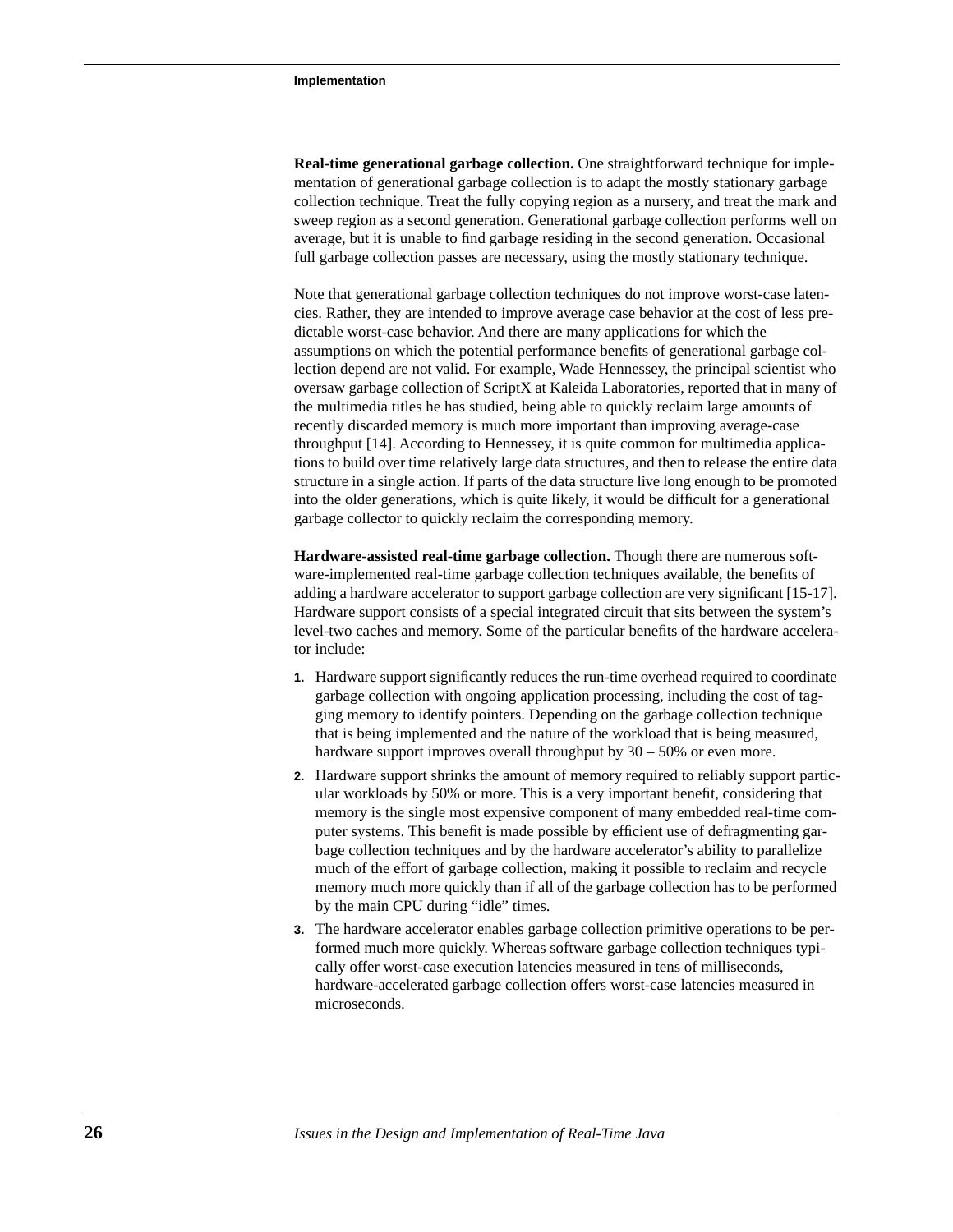# *Commercialization Opportunities*

We are committed to commercialization of the Real-Time Java language standard described in this report. Once open standards have been established, we intend to develop embedded implementations of the standards for commercial sale to developers of embedded real-time systems. Our hope is to deliver a software implementation of Real-Time Java by 3rd quarter, 1996 and a hardware-accelerated implementation by 1st quarter 1997. The hardware accelerator will be available for purchase separately, either as a single chip, as a royalty license for use of the chip's Verilog description, or as a VLSI core<sup>1</sup>.

We welcome opportunities to partner with other companies who might share our goal of supporting Real-Time Java as a development environment for creation of reliable, high performance, portable real-time software components. We are also seeking additional venture capital to help finance our development efforts as we strive to meet the announced product delivery dates.

We feel that the application domains for Real-Time Java represent a very important emerging market that is much larger than any single company can hope to dominate. We encourage others to become involved in filling some of the voids that might currently exist within this marketplace. Examples of potential opportunities for participation include development of:

- **1.** Software development tools, such as graphical user interface generators.
- **2.** Reusable component software libraries.
- **3.** Real-time debugging and monitoring tools.
- **4.** Application software for both clients and servers.
- **5.** Infrastructure support to facilitate the development of real-time distributed applications including, for example, wireless telecommunication for in-vehicle navigation computers.

# *References*

- 1. Sun Microsystems Inc., *The Java Language Environment: A White Paper*. 1995, Sun Microsystems, Inc.: Mountain View, CA.
- 2. Ritchey, T., *Java!* 1995, Indianapolis, Indiana: New Riders Publishing. 365.
- 3. Sun Microsystems Inc., *The Java Language Overview*. 1995, Sun Microsystems, Inc.: Mountain View, CA.
- 4. Wilner, D., Chief Technical Officer of Wind River Systems, *Personal Conversation*. 1995.

<sup>1.</sup> The hardware accelerator for real-time garbage collection is protected by four pending patents.